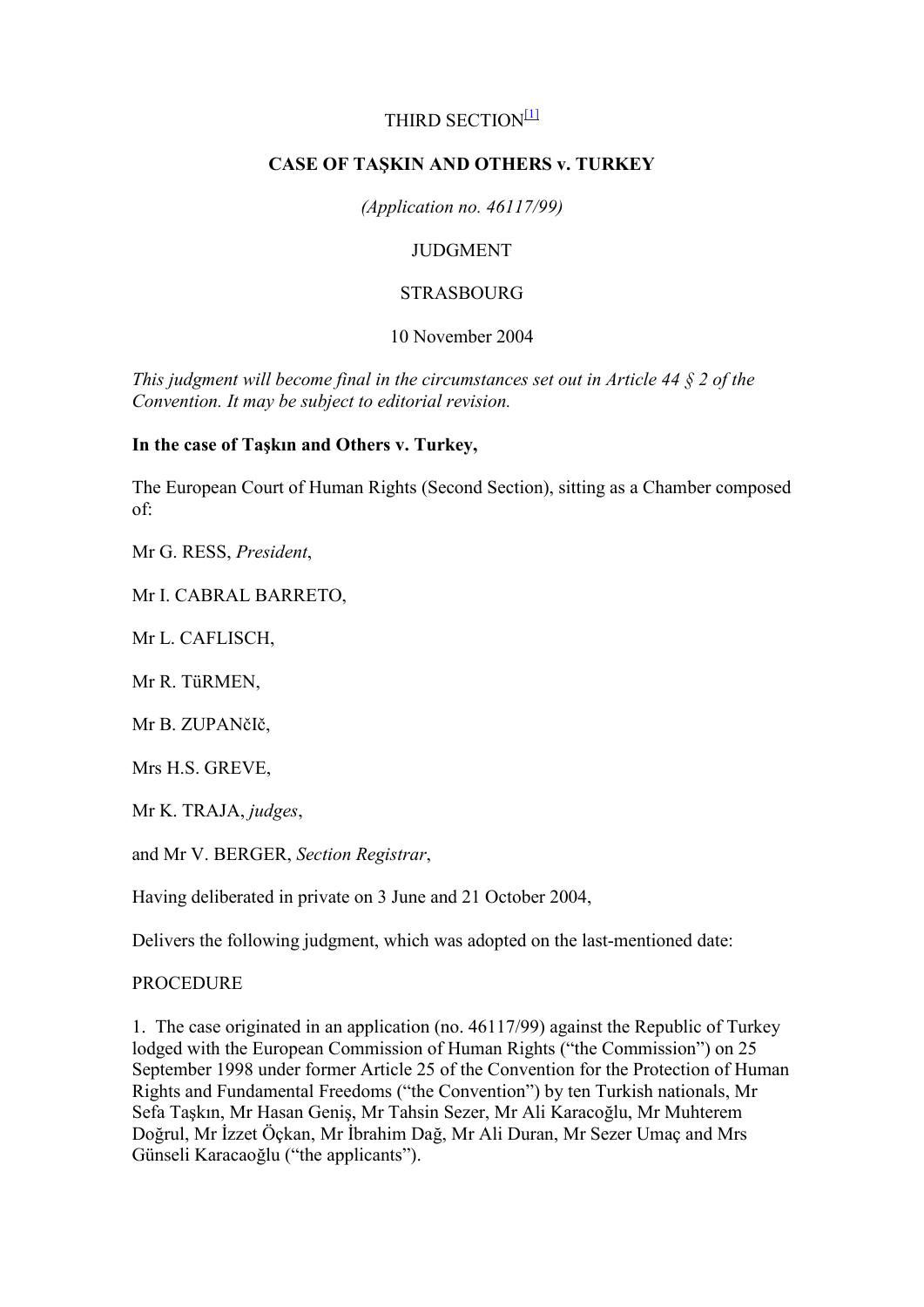2. By a letter of 27 April 2004, the Registry was informed of the death of Mr Izzet Öçkan on 13 January 2004. His wife, Mrs Ayşe Öçkan, declared her intention to pursue the application.

3. The applicants were represented by Mr M.N. Terzi, Mr S. Özay, Mr E.I. Günay, Mr M. Özsüer, Mr Y. Özsüer, Mr E. Avşar, Mr N. Özkan, Mr İ. Arzuk, Mr A. Okyay, Mr U. Kalelioğlu, Mr O.K. Cengiz, Mr Ş. Şensoy, Mr İ. Toktamış, Mr A. Tansu, Mr O. Yıldırım and Mr A. Eren, of the Izmir Bar. The Turkish Government ("the Government") were represented by their Agent, Mr Münci Özmen.

4. The applicants alleged that the operating permits issued for a gold mine and the related decision-making process had violated Articles 2 and 8 of the Convention. In addition, they claimed that they had been denied effective judicial protection, in breach of Article 6 § 1 and Article 13 of the Convention.

5. The application was allocated to the First Section of the Court (Rule 52 § 1 of the Rules of Court). Within that Section, the Chamber that would consider the case (Article 27  $\S$  1 of the Convention) was constituted as provided in Rule 26  $\S$  1.

6. On 1 November 2001 the Court changed the composition of its Sections (Rule 25 § 1). This case was assigned to the newly composed Third Section (Rule 52 § 1).

7. By a decision of 29 January 2004 the Chamber declared the application partly admissible.

8. The applicant and the Government each filed observations on the merits (Rule 59 § 1). In addition, third-party comments were received from the Normandy Madencilik company, which had been given leave by the President to intervene in the written procedure (Article 36 § 2 of the Convention and Rule 44 § 2). The parties replied to those comments (Rule 44 § 5).

9. A hearing took place in public in the Human Rights Building, Strasbourg, on 3 June 2004 (Rule 59 § 3).

There appeared before the Court:

(a) *for the Government*

Mr M. ÖZMEN, *Agent*,

Mr D. ORHON,

Mr M. ÇOLAKOğLU, *Counsel*,

Ms B. ARI,

Ms D. KILISLIOğLU,

Ms H.D. AKAL,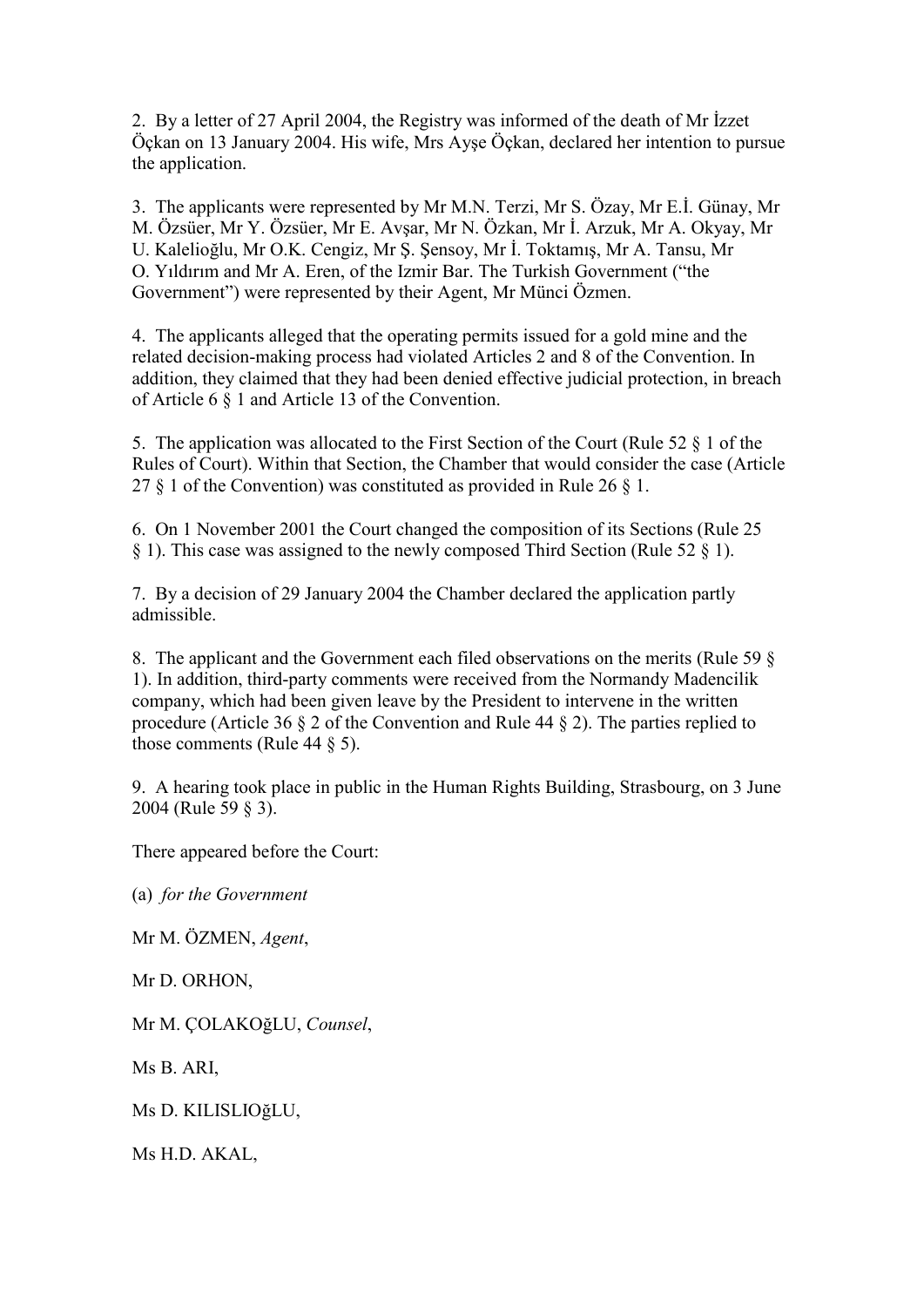Ms S. ŞAFAK,

Ms J. KALAY, *Advisers*;

(b) *for the applicants*

Mr M.N. TERZI,

Mr N. ÖZKAN, *Counsel*,

Mr I. ARZUK*,*

Mr S. CENGIZ*,*

Mr U. KALELIOğLU, *Advisers*.

The Court first watched the parties' visual presentation and then heard addresses by Mr Terzi, Mr Özmen, Mr Orhon and Mr Özkan.

10. In letters of 3 September and 20 October 2004 the Government informed the Court of developments subsequent to the hearing (see paragraphs 77-81 below). In their letter of 3 September they also invited the Court to adjourn its examination of the case pending the outcome of the proceedings before the Supreme Administrative Court (see paragraph 78 below). On 30 September 2004 the Court rejected this request.

THE FACTS

I. THE CIRCUMSTANCES OF THE CASE

11. The case concerns the granting of permits to operate a gold mine in Ovacık, in the district of Bergama (Izmir). The applicants live in Bergama and the surrounding villages.

12. Mr Sefa Taşkın, born in 1950, was formerly the mayor of Bergama. He now lives in Dikili, ten kilometres away from the Ovacık gold mine.

Mr Tahsin Sezer, born in 1952, lives with his family in the village of Çamköy, which is 300 metres from the mine. He is a farmer and owns land in the surrounding area.

Mr Ali Karacoğlu, born in 1950, lives with his family in the village of Çamköy. He owns land adjacent to the mine, on which he grows tobacco and olive trees.

Mrs Günseli Karacaoğlu, born in 1976, is the wife of the *muhtar* (elected local official) of the village of Çamköy. She is a livestock farmer.

Mr Muhterem Doğrul, born in 1949, lives in Çamköy. He is a livestock farmer. He and his family own an olive grove adjacent to the mine.

Mr İbrahim Dağ, born in 1951, lives in Çamköy. He is a livestock farmer and owns agricultural land near the mine, on some of which olive trees have been planted.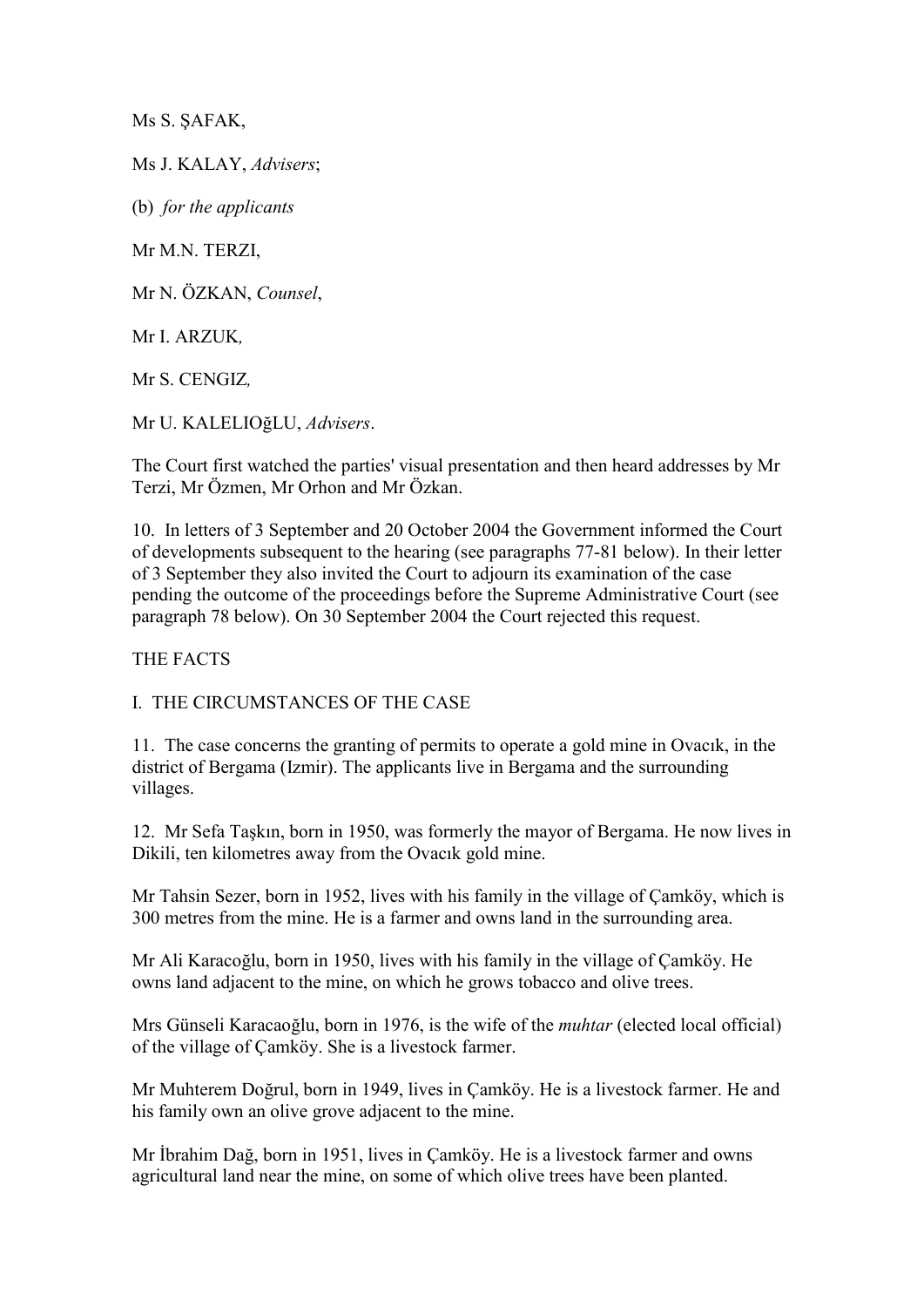Mr Ali Duran, born in 1976, lives with his family in Çamköy. He is a livestock farmer.

Mr Sezer Umaç, born in 1978, used to live in the village of Süleymanlı, which is 900 metres from the mine. He asserts that he left the village recently on account of damage to the environment.

Mrs Ayse Öçkan is the widow of Mr İzzet Öçkan, who died on 13 January 2004. She lives in the Bergama area and owns land near the mine.

Mr Hasan Geniş, born in 1968, lives in the village of Süleymanlı. He is a driver.

13. The applicants alleged that, as a result of the Ovacık gold mine's development and operations, they had suffered and continued to suffer the effects of environmental damage; specifically, these include the movement of people and noise pollution caused by the use of machinery and explosives.

### **A. The process of issuing the permits and the procedure for the environmental impact report**

14. On 16 August 1989 the public limited company E.M. Eurogold Madencilik ("the company"), subsequently renamed Normandy Madencilik A.Ş., received authorisation to begin prospecting for gold.

15. On 4 July and 12 August 1991 the Directorate of Mines at the Ministry of Mines and the Ministry of Forests issued the two required permits to the company.

16. On 14 January 1992 the Izmir Directorate of Public Works sent a letter to the Ministry of the Environment requesting its opinion on the Ovacık gold mine.

17. In the meantime, on 12 February 1992, the Ministry of Energy and Natural Resources had issued the company an operating permit for the Ovacık gold mine. This permit was valid for ten years and authorised the use of cyanide leaching in the gold extraction process.

18. On 22 June 1992 the company began felling trees in part of the forestry area granted to it. The rest of the forest was left untouched in order to form a protection zone.

19. In accordance with section 10 of Law no. 2872 on the Environment (see paragraph 91 below), the procedure for an environmental impact report was launched on the Ministry of the Environment's initiative.

20. On 26 October 1992 a public meeting was held as part of the preparations for the impact report. During that meeting, the public criticised, *inter alia*, the tree felling and the use of explosives and sodium cyanide; they also expressed their concerns about the seepage of waste into underground water supplies. The experts attending the meeting were asked a number of questions about the waste-retaining dam, the risks in the event of an earthquake and the state in which the gold mine would be left after its closure. In particular, there were calls for a referendum and for the necessary measures to be taken.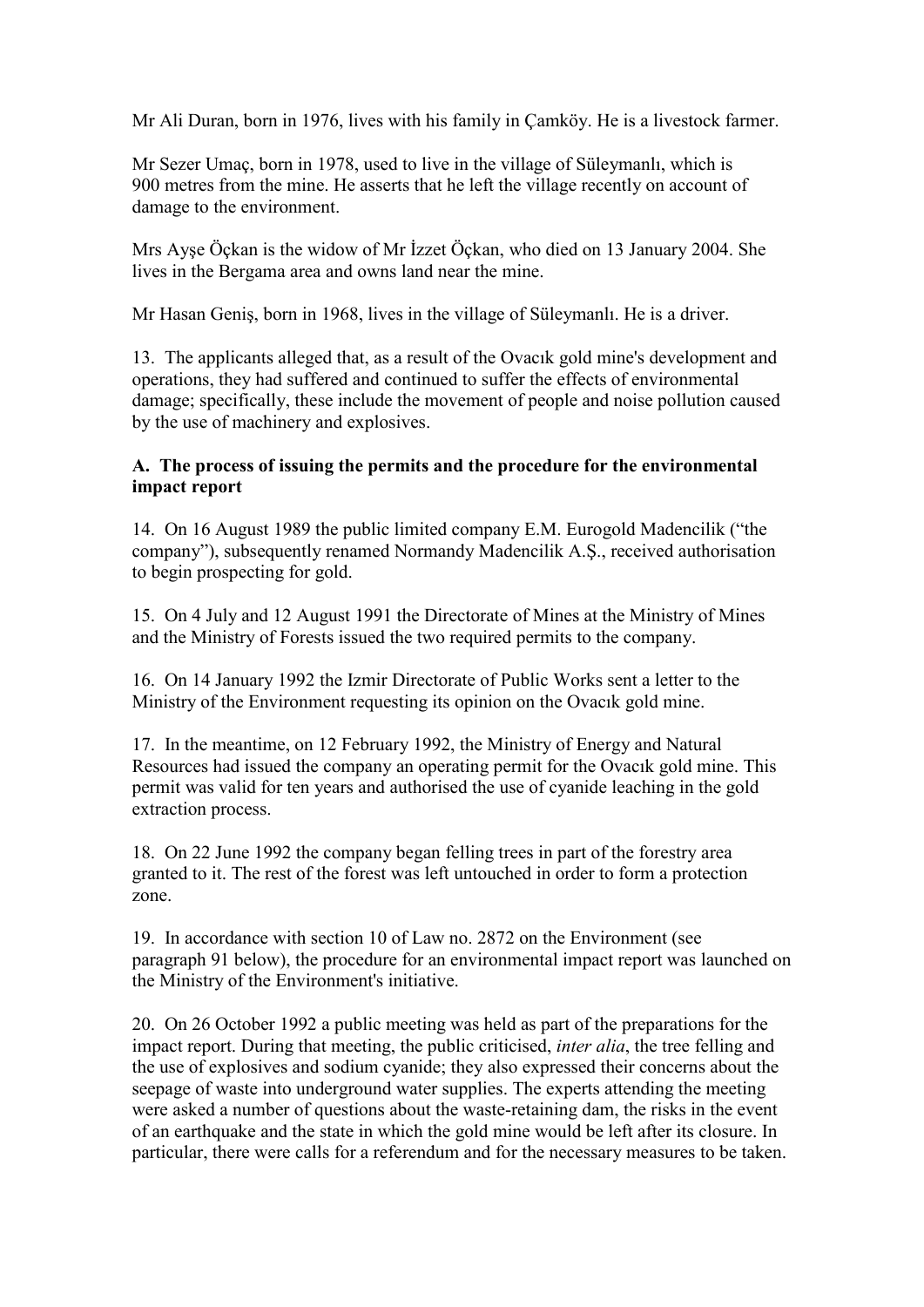The experts described other countries' experiences in this area. Mr Ipekoğlu explained that this type of activity always carried a certain risk, which had to be managed correctly. Mr Erdem criticised the way in which the impact study was being prepared and recommended that a new procedure be started.

The mayor, Mr Taşkın, explained that the municipal council had given considerable thought to the disputed gold mine and its impact on the environment. He stated that he was not against the mine; however, he did ask that the necessary measures be taken, particularly with regard to the waste-retaining dam and the introduction of a rigorous monitoring system. Finally, he pointed out that an earthquake had occurred in the region in 1938.

21. After twenty-seven months of preparation, the impact report was submitted to the Ministry of the Environment. On 19 October 1994, basing its decision largely on the conclusions of that report, the Ministry decided to issue an operating permit to the Ovacık gold mine.

22. The mine was ready to commence operations as of November 1997, when the other administrative procedures had been completed and, according to the Government, all necessary measures had been taken in order to comply with national and international standards.

## **B. The applicants' application for judicial review of the Ministry of the Environment's decision to issue a permit, taken on 19 October 1994**

23. On 8 November 1994 some of the residents of Bergama and the neighbouring villages, including the applicants, applied to the Izmir Administrative Court requesting judicial review of the Ministry of the Environment's decision to issue a permit. They based their arguments, *inter alia*, on the dangers inherent in the company's use of cyanide to extract the gold, and especially the risks of contamination of the groundwater and destruction of the local flora and fauna. They also criticised the risk posed to human health and safety by that extraction method.

24. On 2 July 1996 the administrative court dismissed the applicants' request. It held that the gold mine fulfilled the criteria set out in the environmental impact report and that the disputed decision had been adopted in accordance with the authorisation procedure for environmentally-sensitive projects.

25. On 25 April 1997, with a view to protecting public order and preventing disturbances and in view of the numerous protests which had followed the delivery of the administrative court's judgment, the Izmir provincial governor ordered that the mine's operations be suspended for one month.

26. On 13 May 1997 the Supreme Administrative Court, to which the applicants had appealed, overturned the lower court's judgment. It assessed the physical, ecological, aesthetic, social and cultural effects of the disputed mining activity as described in the environmental impact survey and the various expert reports which had been submitted to it. It held that those reports demonstrated the risk posed to the local ecosystem and to human health and safety by sodium cyanide use; it concluded that the disputed operating permit did not serve the public interest and that the safety measures which the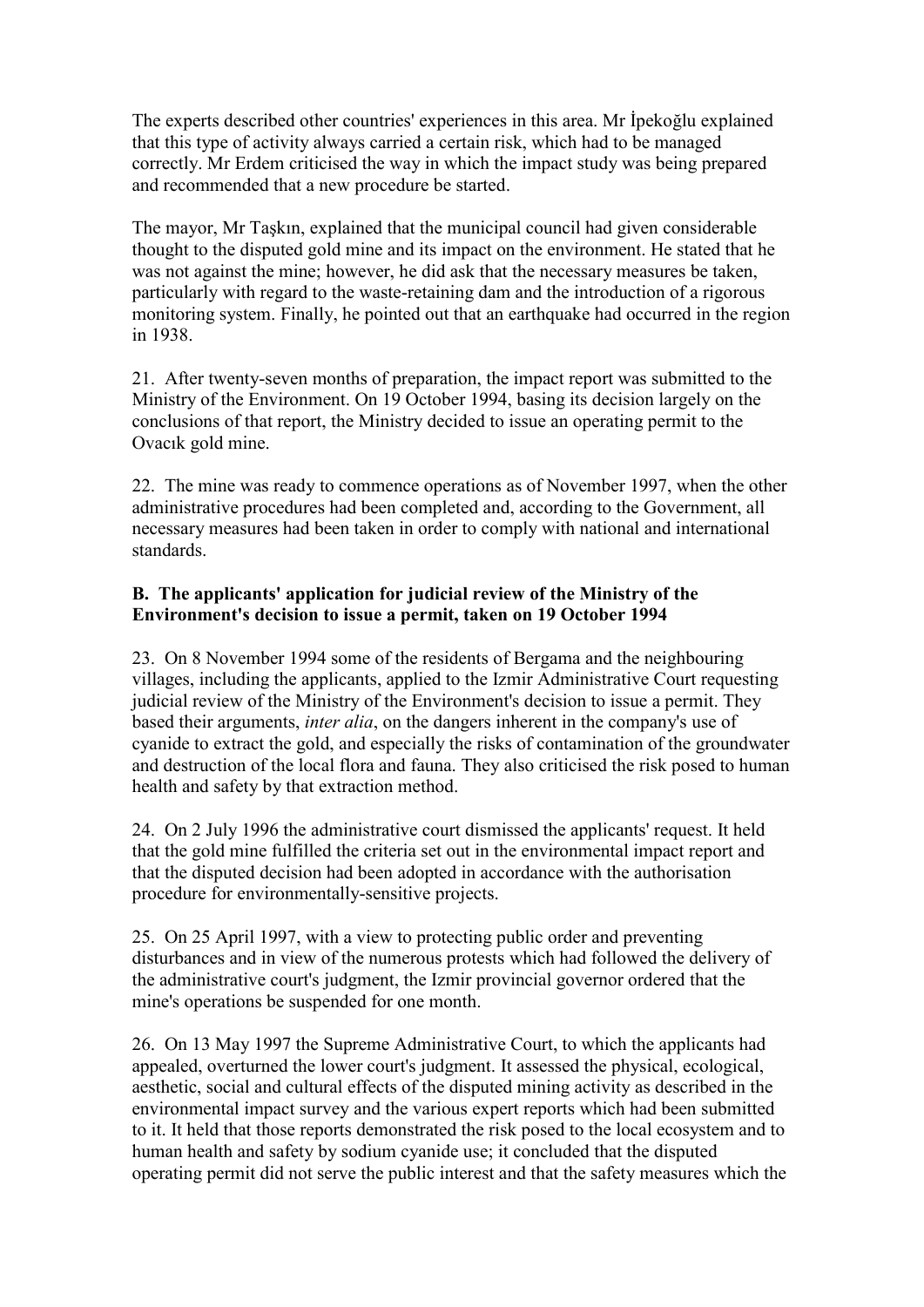company had undertaken to implement did not suffice to eliminate the risks involved in such an activity.

The relevant passages of the Supreme Administrative Court's judgment read as follow:

"The environmental impact report and expert reports examined the impact of cyanide use on the atmosphere, underground water sources, flora and fauna, the disturbance linked to noise and vibrations, and regional planning issues. [It is noted that] the potential for soil erosion in the region through the effects of water (flooding) and wind is relatively high and the level of erosion of forestry land falls into categories two and three and, in certain areas, category one ... The soil is permeable; the area forms part of the [high-risk zone] for earthquakes. Rainfall in the area in question will result in flooding in summer and spring on account of its distribution and force; flooding occurs in these seasons in the [proposed] tailings area. The region's inhabitants use the groundwater; in the event of seepage, it could become polluted by toxic waste. Cyanide has a high pH value, which is influenced by rainfall: when the pH level falls, the cyanide may transform into hydrogen cyanide (HCN). HCN, a gas with a relatively low boiling point  $(25.7^{\circ})$ , is likely to enter the atmosphere ... [In addition,] the risk of seepage of materials into the groundwater may last twenty to fifty years ... [and] in the event of seepage into the atmosphere or soil, there may be adverse consequences for the environment and for the flora and fauna. [However, the above-mentioned reports note that guarantees such as] the operating company's good faith, scrupulous observance of the conditions set out in the operating contract, trust in the monitoring and supervision to be carried out by the central and local authorities led to the conclusion that the decision in question served the public interest ...

It appears from the above-mentioned reports that cyanide use in gold mining operations and the other heavy elements which are subsequently released constitute a potential risk which would endanger the environment and human health; in particular, when cyanide, an extremely toxic substance, mixes with soil, water and air, it becomes harmful to all living beings. Consequently, it is possible that waste material containing cyanide, after pumping to the retaining dams, could seep into and pollute water sources and other sites [where water is used] ... The region's flora and fauna are also threatened. [Accordingly], it must be borne in mind that cyanide use poses a considerable risk to human health and the environment...

In the light of the technical and legal conclusions and bearing in mind the State's obligation to protect the right to life [and] to a healthy environment..., it is appropriate to overturn the judgment appealed against, given that the gold mine's disputed operational methods entail the risks set out in the environmental impact report and the expert reports and that, should those risks be realised, human health would be clearly affected, directly or indirectly, through environmental damage ..."

27. On 15 October 1997, in compliance with the Supreme Administrative Court's judgment, the administrative court annulled the Ministry of the Environment's decision to issue a permit.

28. On 1 April 1998 the Supreme Administrative Court upheld the administrative court's judgment.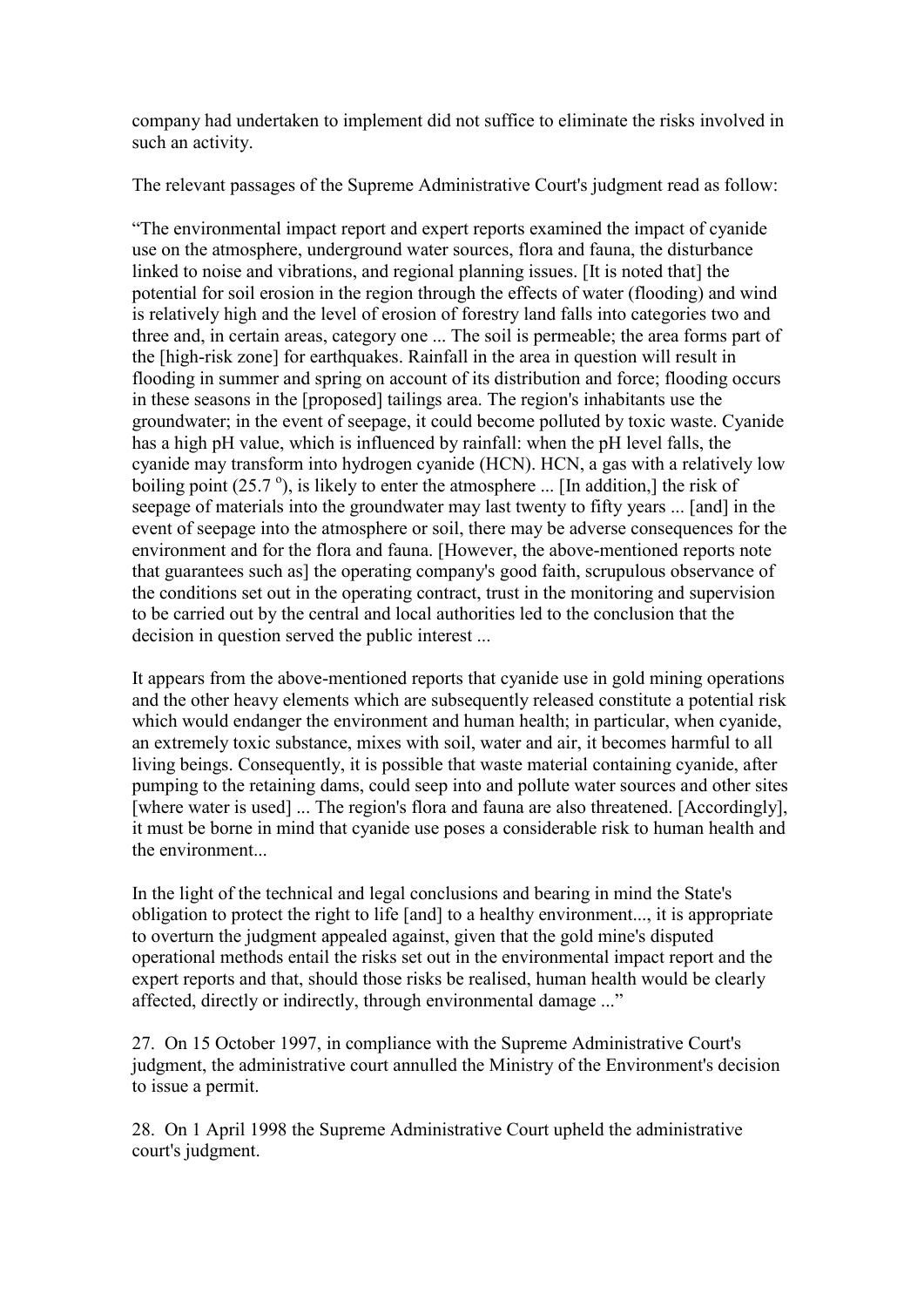## **C. Enforcement of the Supreme Administrative Court's judgment of 13 May 1997**

29. By virtue of section 52 § 4 of Law No. 2577 on Administrative Procedure ("Law no. 2577"), the Supreme Administrative Court's judgment of 13 May 1997 entailed *ipso facto* a stay of execution of the Ministry of the Environment's decision to issue a permit (see paragraph 97 below).

30. In a letter of 26 July 1997 the Izmir Bar Association asked the Izmir provincial governor's office to ensure that the Supreme Administrative Court's judgment was enforced and, accordingly, to order that all operations be halted at the disputed mineral deposit.

31. On 27 June 1997 the Izmir provincial governor's office replied that no final judgment had yet been taken and that the Ministry of Energy and Natural Resources had expressed its support for continuation of the mine's operations.

32. On 20 October 1997 the Ministry of the Environment was served with the Supreme Administrative Court's judgment. On 23 October 1997 the Ministry invited the relevant authorities to reconsider the conditions attached to the disputed operating permits in view of the Supreme Administrative Court's judgment.

33. On 24 December 1997 the applicants sent letters containing enforcement notices to the Minister of the Environment, the Minister of Energy and Natural Resources and the Minister for Forests, as well as to the Izmir provincial governor, requesting enforcement of the administrative courts' decisions.

34. On 6 January 1998 the applicants brought an action in damages at the Ankara District Court against, among others, the Prime Minister, the Ministries concerned and the Izmir provincial governor for non-enforcement of the administrative courts' decisions.

35. On 27 February 1998 the Izmir provisional governor's office ordered that the mine be closed. According to the Government, the mine carried out no mining activities until April 2001.

36. On 3 March 1998 the public prosecutor at the Bergama police court brought criminal proceedings against the senior managers of the mining company, alleging that the company had used cyanidation in extraction operations at the disputed mineral deposit without prior authorisation.

37. On 27 March 1998 the Izmir gendarmerie drew up a report following inspection of the site. It noted the use of three tones of cyanide, which had facilitated the extraction of a nugget of mixed gold and silver weighing 932 grams. This report also indicated that eighteen tons of cyanide were still stocked at the site.

38. On 25 November 1999 the Ankara District Court dismissed the applicants' action in damages.

39. On 25 September 2001 the Court of Cassation overturned the judgment of 25 November 1999 and remitted the case to the first-instance court. It found inertia on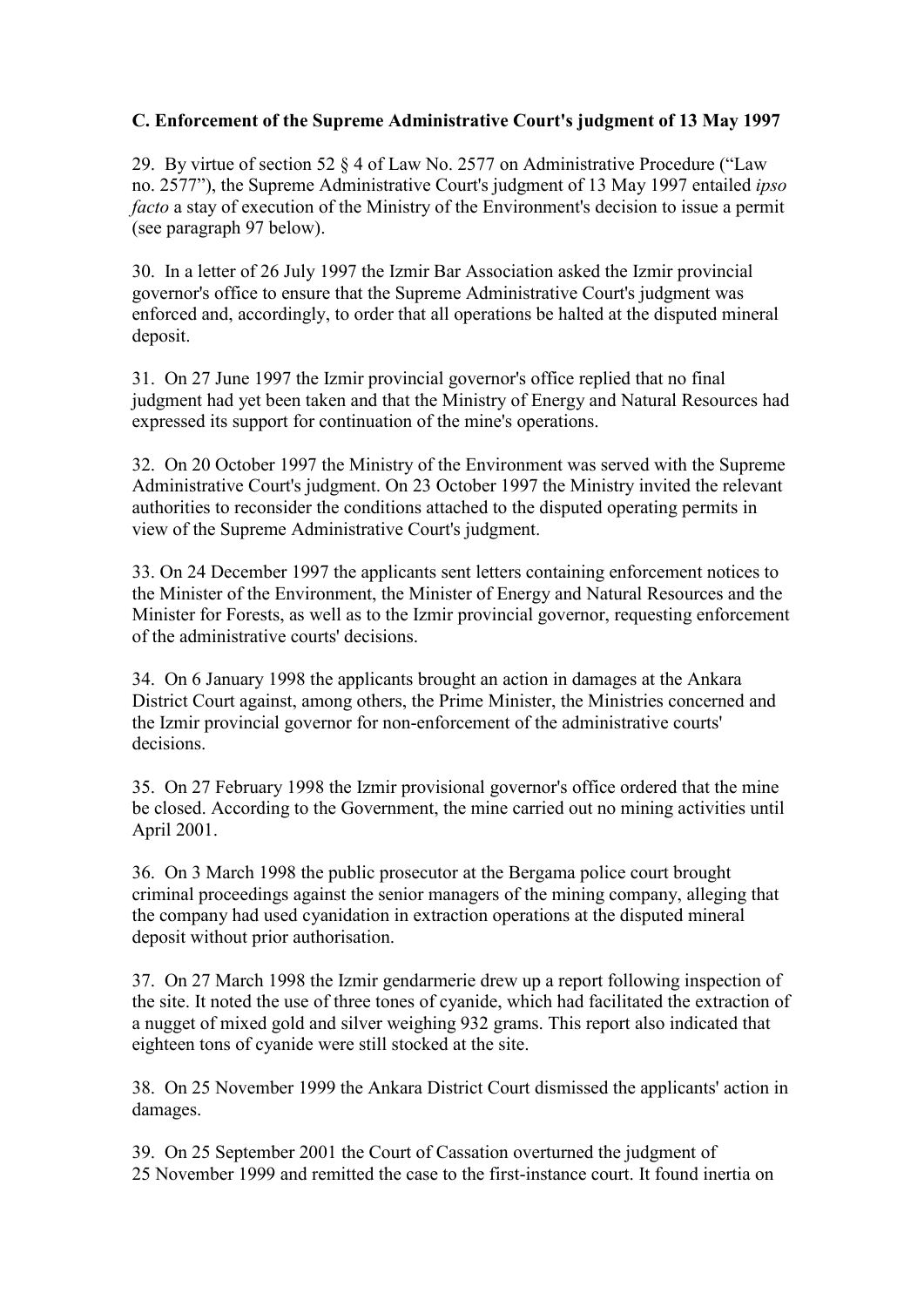the part of the Ministers concerned, who had taken no measures to prevent extraction using the cyanidation process within the time-limit provided for in section 28 § 1 of Law no. 2577 (see paragraph 96 below), despite the fact that they had been notified of the Supreme Administrative Court's judgment annulling the mine's operating permit.

40. On 16 October 2002 the Ankara District Court, hearing the case on remittal, followed the Court of Cassation's judgment and allowed the applicants' claim.

41. The criminal proceedings were abandoned in February 2001.

# **D. Subsequent developments**

42. On 12 October 1998, 28 January 1999 and 3 March 1999, the company contacted various ministries in order to obtain a permit. Specifically, it claimed to have taken additional measures to ensure better safety in the gold mine's operations and referred, *inter alia*, to a risk assessment report on this question drawn up by the British company Golder Associated Ltd.

43. The then Prime Minister intervened directly with regard to the company's request. On an application from him, the Supreme Administrative Court, in an advisory opinion of 5 December 1999, ruled that its judgment of 3 May 1997 could not be interpreted as an absolute prohibition on the use of cyanide in gold mines' operations and that there were grounds for taking specific circumstances into consideration.

44. In a separate development, the Prime Minister instructed the Turkish Institute of Scientific and Technical Research ("TÜBİTAK") in March 1999 to prepare a report assessing the potential impact of cyanide use in the gold-mining operations.

In October 1999 TÜBİTAK's report ("the TÜBİTAK report") was submitted. It had been prepared by ten scientists who were experts in environmental issues, environmental law, chemistry, hydrogeology, geology, engineering geology and seismology.

The report concluded that the risks to human life and the environment set out in the Supreme Administrative Court's judgment had been completely removed or reduced to a level below the acceptable limits, given that the mine was to use environmentallyfriendly advanced technology based on the "zero discharge" principle and that the risk of adverse impact on the ecosystem was, according to scientific criteria, much lower than the acceptable level.

## *1. Opinions of the Prime Minister and the Ministry of the Environment and the applications for judicial review*

45. On 5 January 2000 the Prime Minister submitted the TÜBİTAK report to the Ministry of the Environment, requesting its opinion on the operations of the gold mine in question.

46. On 31 January 2000 the Ministry indicated its approval of the mine's activities, in the light of the report's conclusions.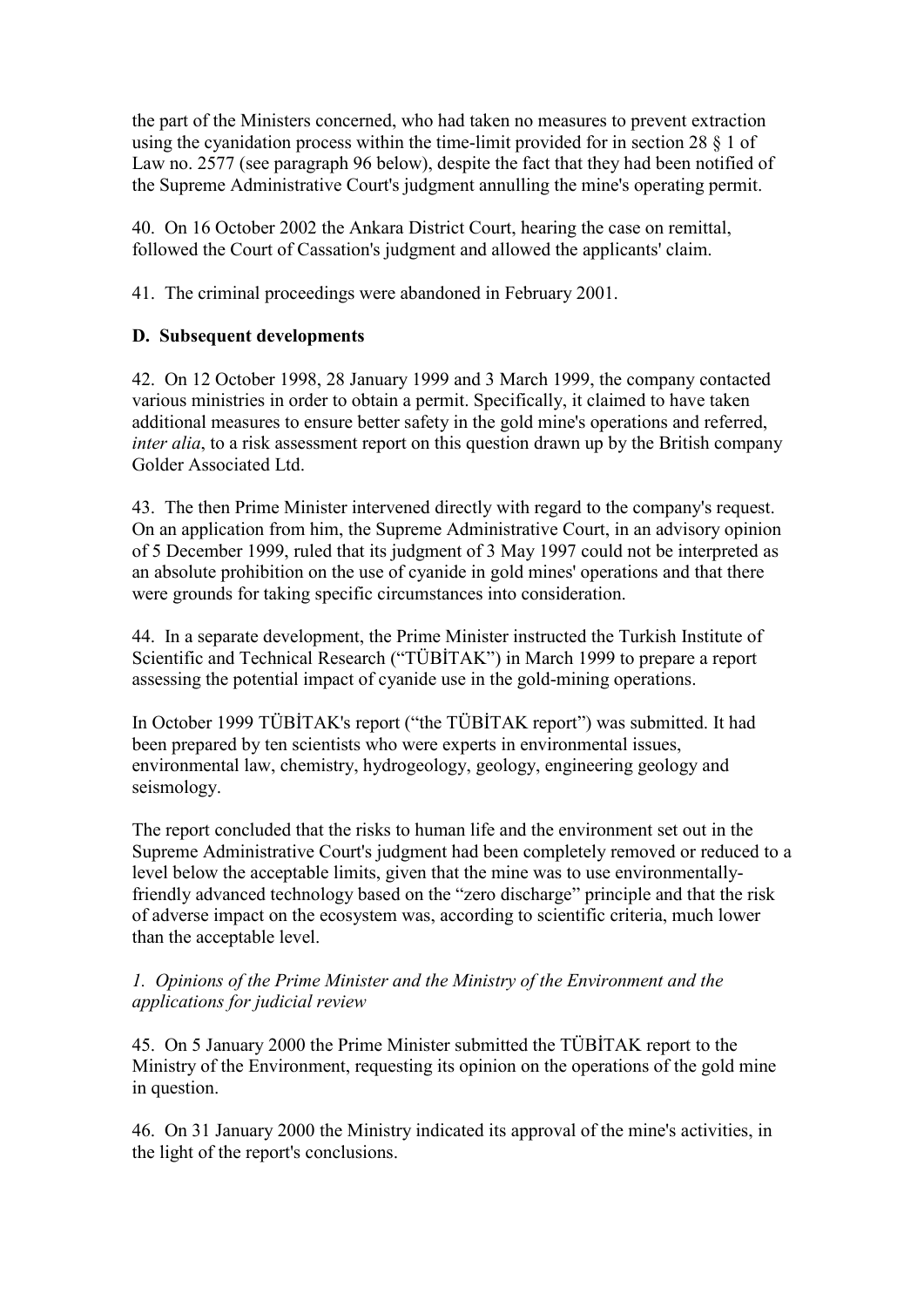47. On 5 April 2000 the Prime Minister's Office drew up a report on the mine's operations. The report concluded that, having regard to the additional measures taken by the company, the conclusions of the TÜBİTAK report, the Ministry of the Environment's favourable opinion and the opinion of the President's Administration, which had emphasised the economic importance of an investment of this type, the mine's operations could be authorised.

48. On 1 June 2001 the 1st Chamber of the Izmir Administrative Court gave judgment following an application for judicial review, brought by eighteen residents of Bergama, including Sefa Taşkın, with regard to the report issued by the Prime Minister's Office on 5 April 2000. The Chamber decided to annul the report, which, in its opinion, constituted an enforceable administrative decision giving rise to the issuing of the requested permits. It held that, notwithstanding the measures taken by the company, it had been found in judicial decisions which had become final that the "risk and threat" at issue resulted from the use of sodium cyanide in the gold mine concerned and that it was impossible to conclude that those risks could be avoided by implementing new measures. Equally, it had been established that the risk connected with the accumulation of heavy elements or cyanide could persist for twenty to fifty years and was likely to infringe the right of the area's inhabitants to a healthy environment. Accordingly, it was appropriate to conclude that the disputed decision could circumvent a final judicial decision and was incompatible with the principle of the rule of law.

49. On 26 July 2001, at the Prime Minister's request, the Supreme Administrative Court decided to suspend execution of the judgment of 1 June 2001. It found that the report of 5 April 2000 did not constitute an enforceable decision and was not open to appeal before the administrative courts. In addition, it held that only the Ministries concerned, namely those of the Environment, of the Interior, of Health, of Regional Planning, of Energy and Natural Resources and of Forests were entitled to rule on this matter.

50. On 14 February 2001 the 4th Chamber of the Izmir Administrative Court, on an application for judicial review brought by fourteen residents of Bergama, found that no environmental impact report had been drawn up by the Ministry of the Environment in connection with the gold mine's operations. Consequently, it dismissed the application without examining the merits on the ground that no enforceable administrative decision had been taken. The Supreme Administrative Court upheld this judgment on 26 September 2001.

51. On 28 March 2003, on an application by a Mrs Lemke, a resident of Bergama, the 1st Chamber of the Izmir Administrative Court decided to set aside the report of 5 April 2000.

52. Proceedings are pending before the administrative courts.

*2. Extension of the operating permit by the Ministry of Forests and the applications for judicial review*

53. On 6 October 2000 the Directorate General of Forests adopted a decision which extended the operating permit which had been issued to the company on the basis of the TÜBİTAK report.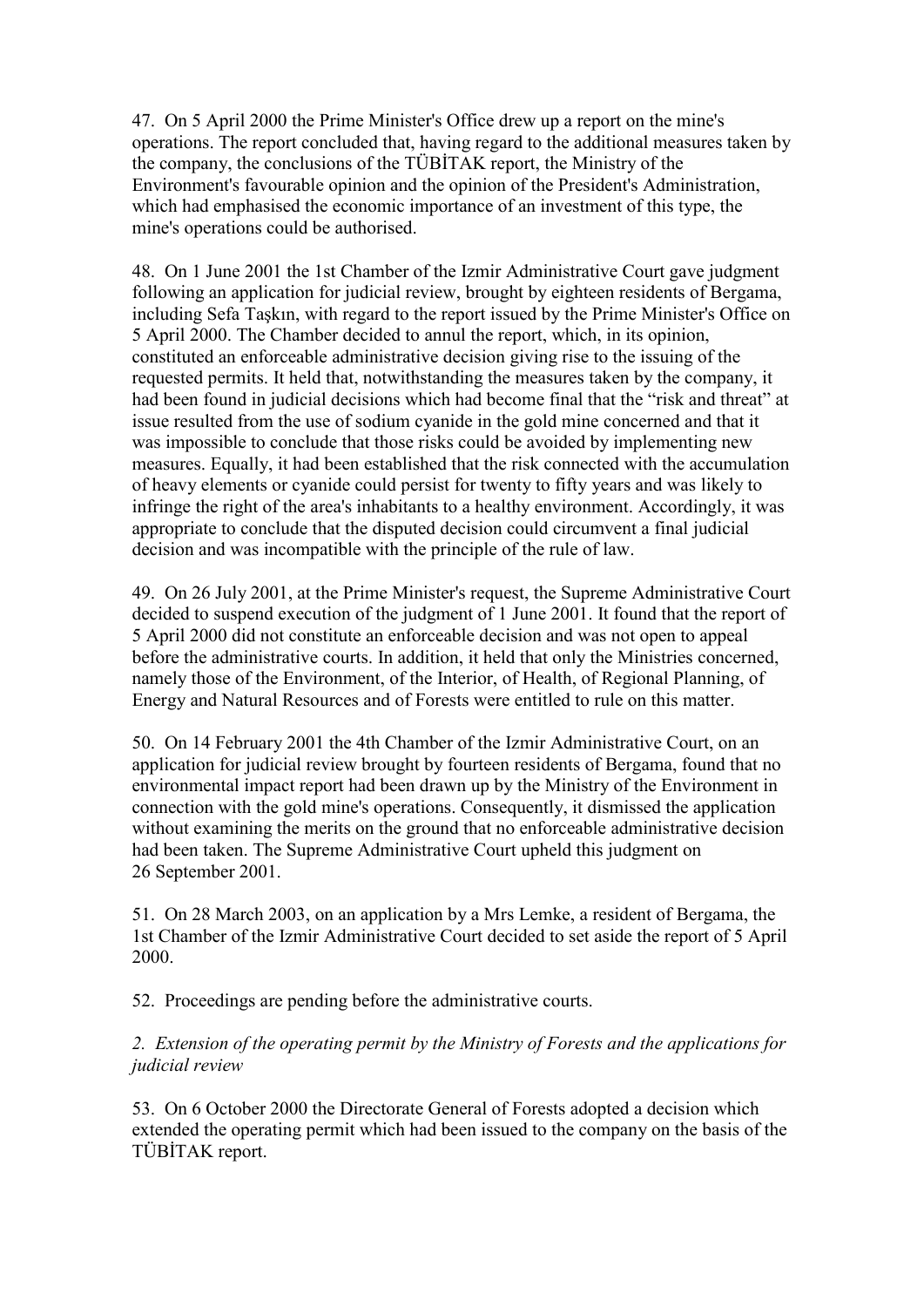54. Initially, in a judgment of 21 November 2001, the 4th Chamber of the Izmir Administrative Court dismissed the application for a stay of execution of the Directorate General of Forests' decision.

55. However, on 23 January 2002, the 1st Chamber of the Izmir Administrative Court, on an application from Mrs Lemke, decided to suspend execution of the decision of 6 October 2000, considering that the issuing of such a permit was incompatible with the rule of law and that irreparable damage would result from its enforcement.

56. That judgment was upheld by the Izmir Regional Administrative Court on 20 March 2002.

57. In a judgment of 7 June 2002 the 4th Chamber of the Izmir Administrative Court dismissed an application for judicial review lodged by eighteen residents of Bergama against the decision of 6 October 2000, considering that the latter had been based on the issuing of a permit dated 12 February 1992, which was valid for a ten-year period.

58. On 27 March 2003 the Supreme Administrative Court upheld the judgment of 7 June 2002.

59. In parallel, on 3 May 2002 the Directorate General of Forests gave permission, *inter alia*, for the establishment of a security area around the gold mine and for the construction of roads, a drilling zone and a waste-retaining dam.

60. On 13 November 2003 the 3rd Chamber of the Izmir Administrative Court, ruling on an application by Mrs Lemke, dismissed the application for a stay of execution of the Directorate General of Forests' decision of 3 May 2003. That refusal was confirmed on 24 December 2003 by the Izmir Regional Administrative Court.

61. Proceedings are pending before the administrative courts.

*3. Provisional operating permit issued by the Ministry of Health and the applications for judicial review*

62. On 22 December 2000 the Ministry of Health adopted a decision authorising continued use of the cyanidation process at the mine for an experimental one-year period. The company was notified of this authorisation by the Izmir provincial governor's office on 24 January 2001.

On 2 February 2001 a supervisory and audit committee was set up at the Izmir provincial governor's office. The company began mining operations on 13 April 2001.

63. On 24 May 2001 the application for judicial review lodged by some Bergama residents (Mrs Genç and others) was dismissed by the 3rd Chamber of the Izmir Administrative Court on the ground that the decision being challenged did not constitute an enforceable act.

64. On 24 June 2002 the Supreme Administrative Court upheld the judgment of 24 May 2001.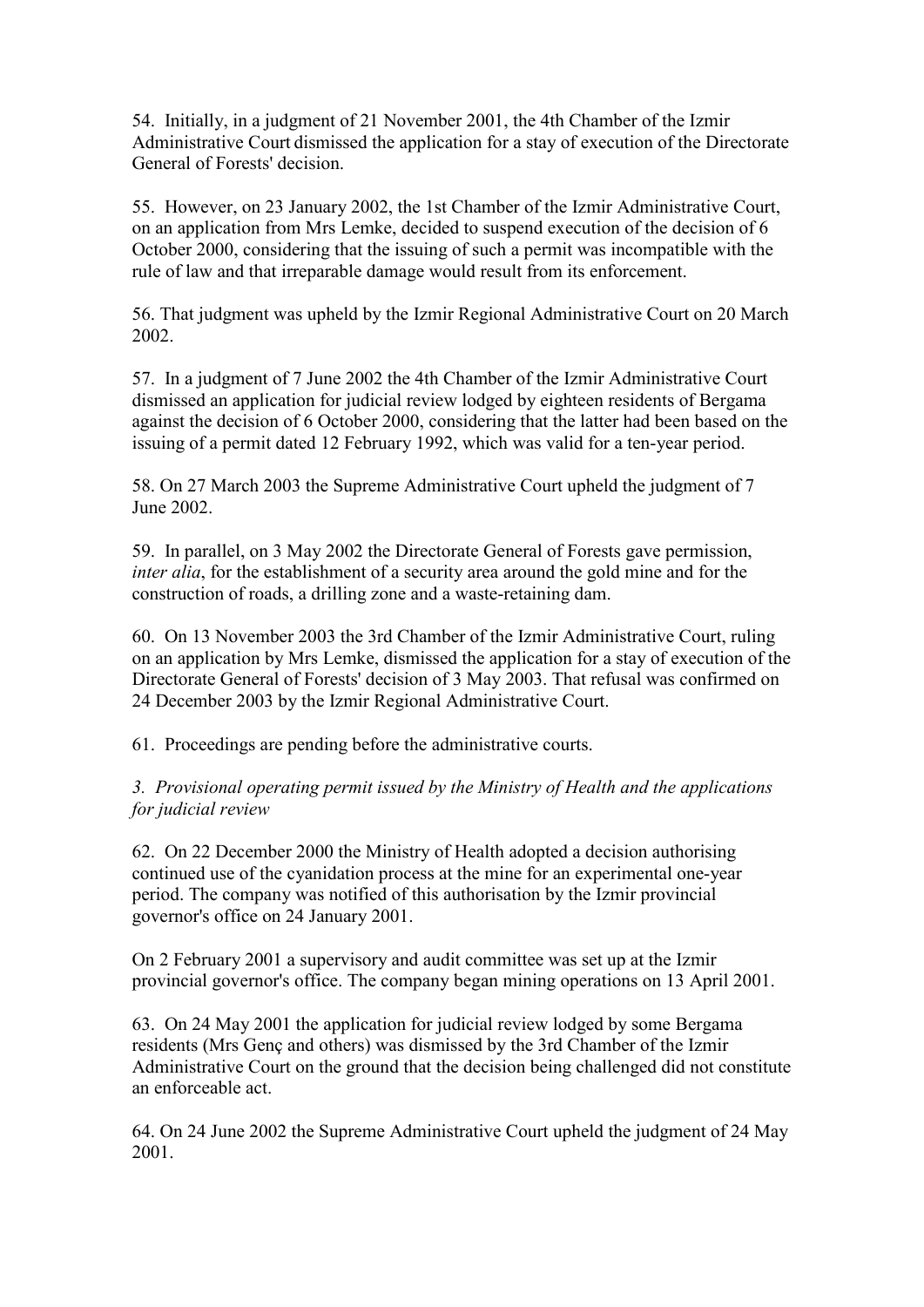65. In a judgment of 10 January 2002 the Izmir Administrative Court, on an application by the Izmir Bar Association, decided to suspend execution of the provisional permit issued by the Ministry of Health, holding that the issuing of such a permit was incompatible with the rule of law.

66. That judgment was upheld by the Izmir Regional Administrative Court on 20 March 2002.

67. On 3 December 2002 the administrative court dismissed the application for judicial review brought by the Izmir Bar Association against the provisional permit on the ground that it did not have standing to bring the proceedings. On 12 November 2003 the Supreme Administrative Court upheld the administrative court's judgment.

68. On 12 February 2004 the Ministry of the Environment and Forests extended the permit concerning "the chemical processing unit and waste pond" for a period of three years.

69. In a judgment of 27 May 2004 the 3rd Chamber of the Izmir Administrative Court set aside the provisional permit issued by the Ministry of Health on 22 December 2000. In particular, it considered that the risks highlighted in the judgment of 15 October 1997 were, *inter alia*, linked to the use of sodium cyanide in the gold mine concerned and to the climatic conditions and features of the region, which was situated in an earthquake zone. It held that those risks and threats could not be eliminated by supplementary measures which continued to be based on the same leaching process. It also concluded that the issuing of the disputed permit was incompatible with the principle of the rule of law, in that that administrative decision was in reality intended to amend a judicial decision that had become final.

70. Proceedings are pending before the administrative courts.

## *4. The permit issued by the Ministry of the Environment and the applications for judicial review*

71. On 13 January 2001 the Ministry of the Environment issued a three-year permit for the "chemical processing unit and waste pond". On 16 February 2001 it also authorised the company to import sixty tons of sodium cyanide.

72. On 24 May 2002 the 3rd Chamber of the Izmir Administrative Court dismissed an application for judicial review brought by fourteen residents of Bergama against the issuing of a provisional operating permit to the company. It held that there was no enforceable administrative decision.

73. On 10 and 23 January 2002 the Izmir Administrative Court, acting on two applications for annulment of the provisional permit, submitted by the Izmir Bar Association and a resident of the region, and having regard to the considerations set forth in the Supreme Administrative Court's judgment of 13 May 1997, which had become final, ordered the suspension of the disputed permit.

74. Proceedings are pending before the administrative courts.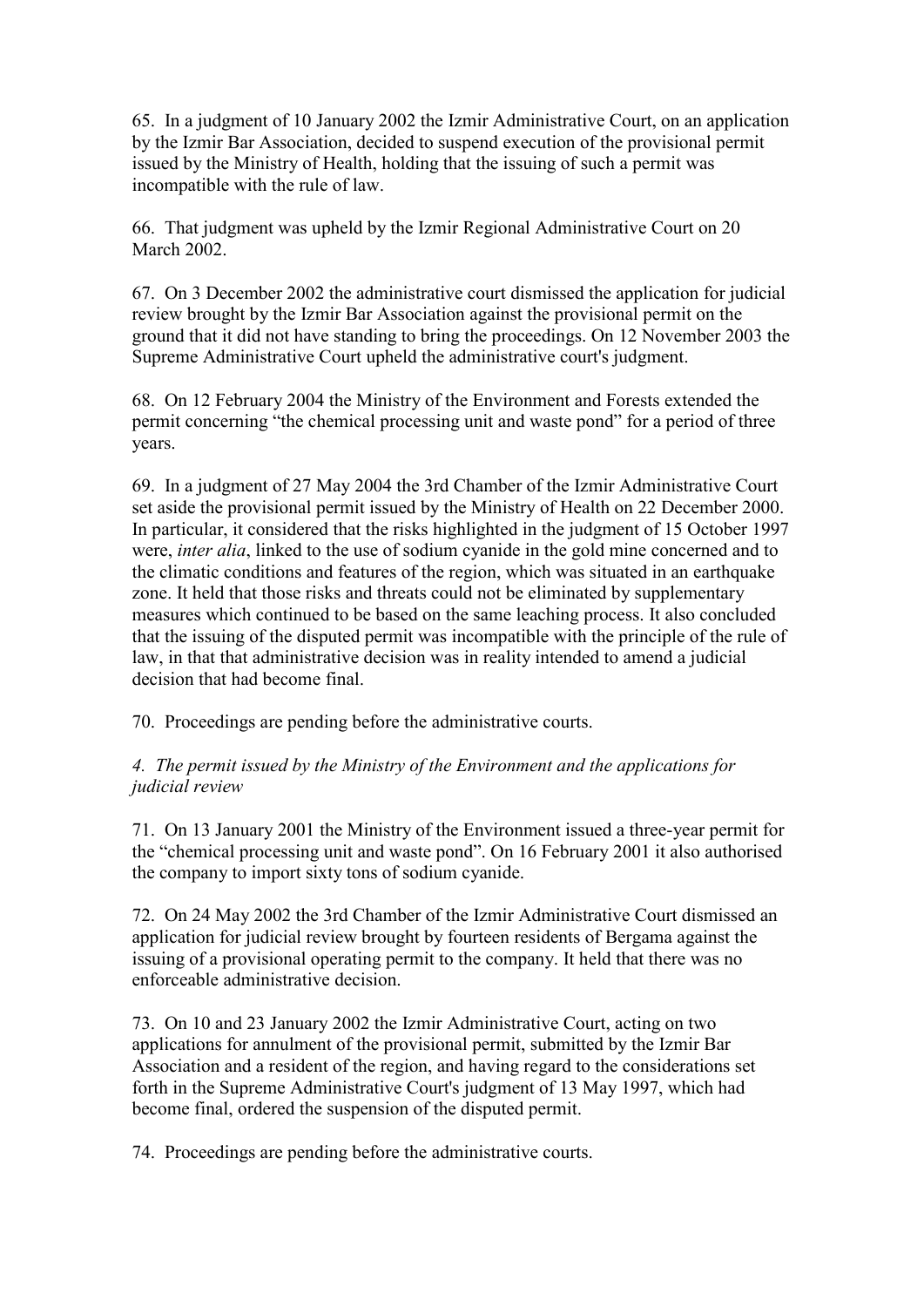### *5. The Council of Ministers' decision*

75. On 29 March 2002 the Council of Ministers adopted a "decision of principle" stating that the gold mine situated in the vicinity of Ovacık and Çamköy, in the district of Bergama (Izmir) and belonging to the company Normandy Madencilik A.Ş., could continue its activities. The decision was not made public. At the Court's request, the Government sent the Court the text of the decision, which reads as follows:

"According to the reports drawn up hitherto, it has been established that the gold mine situated in the vicinity of Ovacık and Çamköy, in the district of Bergama (Izmir), is a mining concern which contains mineral reserves amounting to 24 tons of gold and 24 tons of silver, provides employment for 362 persons and is worth 1,200 million US dollars [USD] in added value to our country, including USD 280 million of direct revenue.

It has been established that the decision to be taken in respect of this investment is of some importance, in that it will pave the way for six other gold mines. These mines, which have been located through prospecting costing a total of USD 200 million, will, with an investment of USD 500 million, create 1,450 jobs and are worth USD 2,500 million to the economy in direct terms and USD 10,000 million indirectly.

Furthermore, according to experts in this field, our country has more than 6,500 tons of potential gold deposits, which represents a market value of USD 70,000 million, or USD 300,000 million taking added value into account.

According to the report prepared by the ten scientists from the Turkish Institute of Scientific and Technical Research in October 1999, 'the suspected risks to human health and the environment have been completely removed or reduced to levels considerably lower than the acceptable limits'.

Furthermore, given that the results of checks carried out during the test period permitted by the Ministry of Health were below the reference values, no negative data have been detected.

The "Chemical Substances" section of the report by the United Nations World Commission on Environment and Development (1987), which presented the concept of sustainable development to international public opinion for the first time, indicates that chemical substances represent 10% of international trade and that there are 70,000- 80,000 types of chemical substance. Toxicity data is unavailable for 80% of these.

We note that the toxicity data for cyanide are known and that the cyanide leaching process, in development for over a century, is now at the leading edge of technology and can be applied without damage to human health provided that the necessary precautions are taken.

In examining the progress made by the Bergama/Ovacık gold mine over the past twelve years, it is appropriate to note that the cyanide leaching process described in the 1991 environmental impact report – i.e. carried out without filtering, based solely on clay pressure and subject to natural decomposition in the waste pond, has been discontinued. Advanced technology is now in place: the base of the waste pond is lined with clay and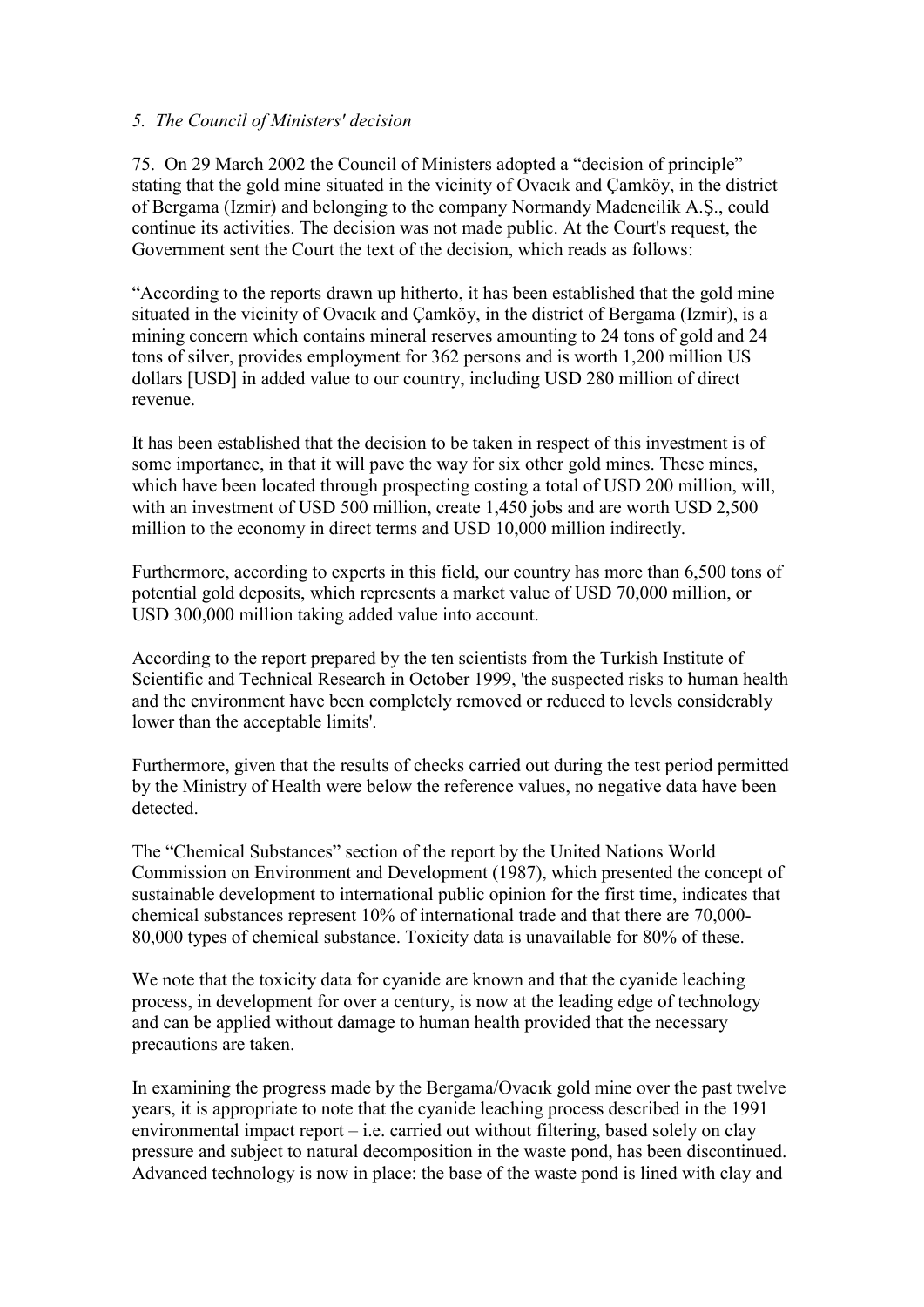a high-density polyethylene geomembrane, and a cyanide filtering unit, a heavy-metals purification system (*duraylama*), an inspection shaft and various measuring tools are also used.

For the above reasons, and bearing in mind their contribution to the country's economy, it is considered advisable that the gold and silver mining concerns in the vicinity of Ovacık and Çamköy, in the district of Bergama (Izmir), operated by the company Normandy Madencilik A.Ş. under permit No. IR3549 of 12 April 1992, should continue their activities."

76. On 30 July 2002 the 8th Division of the Supreme Administrative Court declared inadmissible an application for judicial review brought by the Izmir Bar Association seeking annulment of the Council of Ministers' decision of 29 March 2002 on the ground of procedural irregularity.

77. On 7 March 2004 the Supreme Administrative Court, sitting as a full court, set aside the judgment of 30 July 2002. In particular, it held that the Council of Ministers' disputed decision had not been published in the *Official Gazette* and had not been made public, although it was clear that the resumption of the gold mine's activities had been based on it. The Supreme Administrative Court held that, in view of the appellant's inability to obtain a copy of the disputed decision, the administrative court ought to have obtained one of its own motion with a view to ensuring effective exercise of the judicial appeal.

78. On 23 June 2004 the 6th Division of the Supreme Administrative Court ordered a stay of execution of the Council of Ministers' decision. It noted, *inter alia*:

"After the judgment which cancelled the Ministry of the Environment's authorisation, it is clear that this Ministry did not decide to commission a new environmental impact report which would have enabled the operating company to demonstrate that it had taken measures to reduce or completely remove the adverse effects of the activity in question, as highlighted in the previously-cited judgments ... Consequently, the Council of Ministers' decision to authorise the activities of the gold mine in question was unlawful, given that the decision to issue a permit, based on the environmental impact report, had been overturned by the courts and that no other decision had been adopted pursuant to the Environment Act and the related regulations..."

79. An application for judicial review of the Council of Ministers' decision is still pending before the Supreme Administrative Court.

80. On 18 August 2004 the Izmir provincial governor's office, referring to the judgment of 23 June 2004, ordered that production at the mine be halted.

81. In a letter of 27 August 2004, the Ministry of the Environment and Forests informed the Normandy Madencilik A.Ş. company that it was issuing a favourable opinion on the final environmental impact report submitted by the company.

## **E. The third party intervener**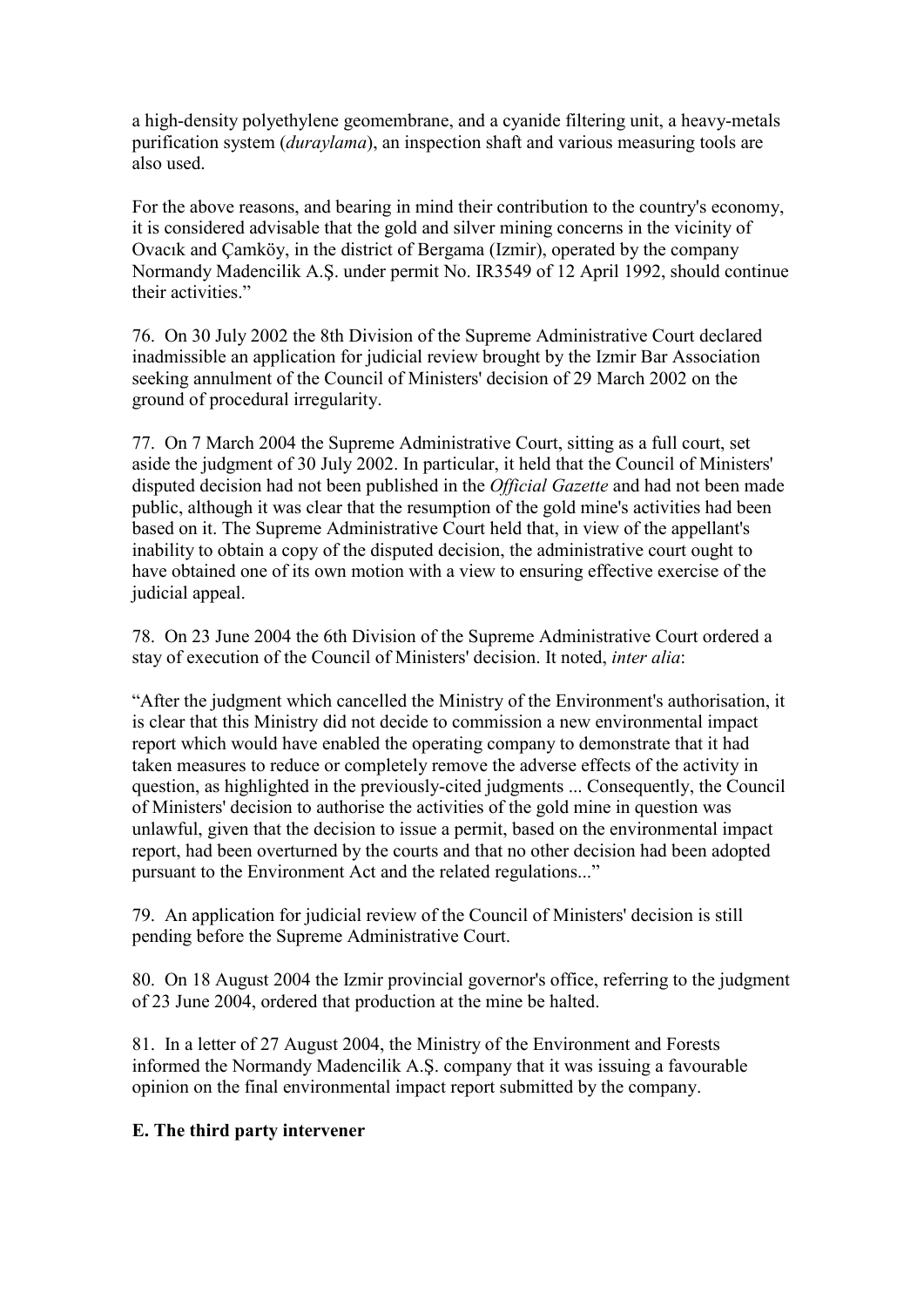82. The Normandy Madencilik company explained that, once the required permits had been issued in 1994, 1996 and November 1997, the gold mine was ready to start production. From 20 to 23 February 1998 production took place on an experimental basis. These activities were intended to provide an opportunity to check that the equipment was operating correctly, and were not geared towards commercial production. During this experimental period, 150 tons of ore were processed, producing 0.932 kg of gold, whereas the mine's daily operational capacity was 1,000 tons of ore.

83. On 19 February 1998 the Izmir provincial governor's office was informed of the experimental production. On 27 February 1998 it ordered the closure of the mine (see paragraph 35 above). In addition, it instituted criminal proceedings, abandoned in February 2001, against the company and its managers.

84. The rate of cyanide concentration in the tailings pond was measured until 27 February 1998. Those measurements show that the concentration rate was considerably lower than the internationally-accepted norm. Furthermore, there was no seepage from the tailings pond into the surrounding environment.

85. The company pointed to the fact that there had been no activity at the gold mine after the administrative courts had ruled on the applications for judicial review. Subsequently, draconian new measures, which exceeded international standards, had been taken to ensure compliance with the specifications set out in the judicial decisions.

In addition, two reports on the risks connected to the tailings pond and the use of sodium cyanide had been drawn up. Both concluded that those risks were negligible.

86. In 1999, on the basis of the risk assessment reports, the company reapplied for an operating permit for the gold mine in question.

87. Following the TÜBİTAK report, drawn up at the Prime Minister's request, the company obtained the necessary permits and began production at the mine in April 2001. It is still operating at present.

88. Since the resumption of production at the mine, several studies to assess the risks or operating conditions have been carried out by *Golder Associates Ltd*., by a monitoring and auditing committee set up by the Izmir provincial governor's office and by the Ministries concerned.

89. In addition, the company disseminates a monthly report entitled "The Ovacık Gold Mine's Monthly Environmental Report" to the public, non-governmental organisations and universities.

## II. RELEVANT LAW

## **A. Domestic law**

#### *1. The Constitution*

90. Article 56 of the Constitution provides: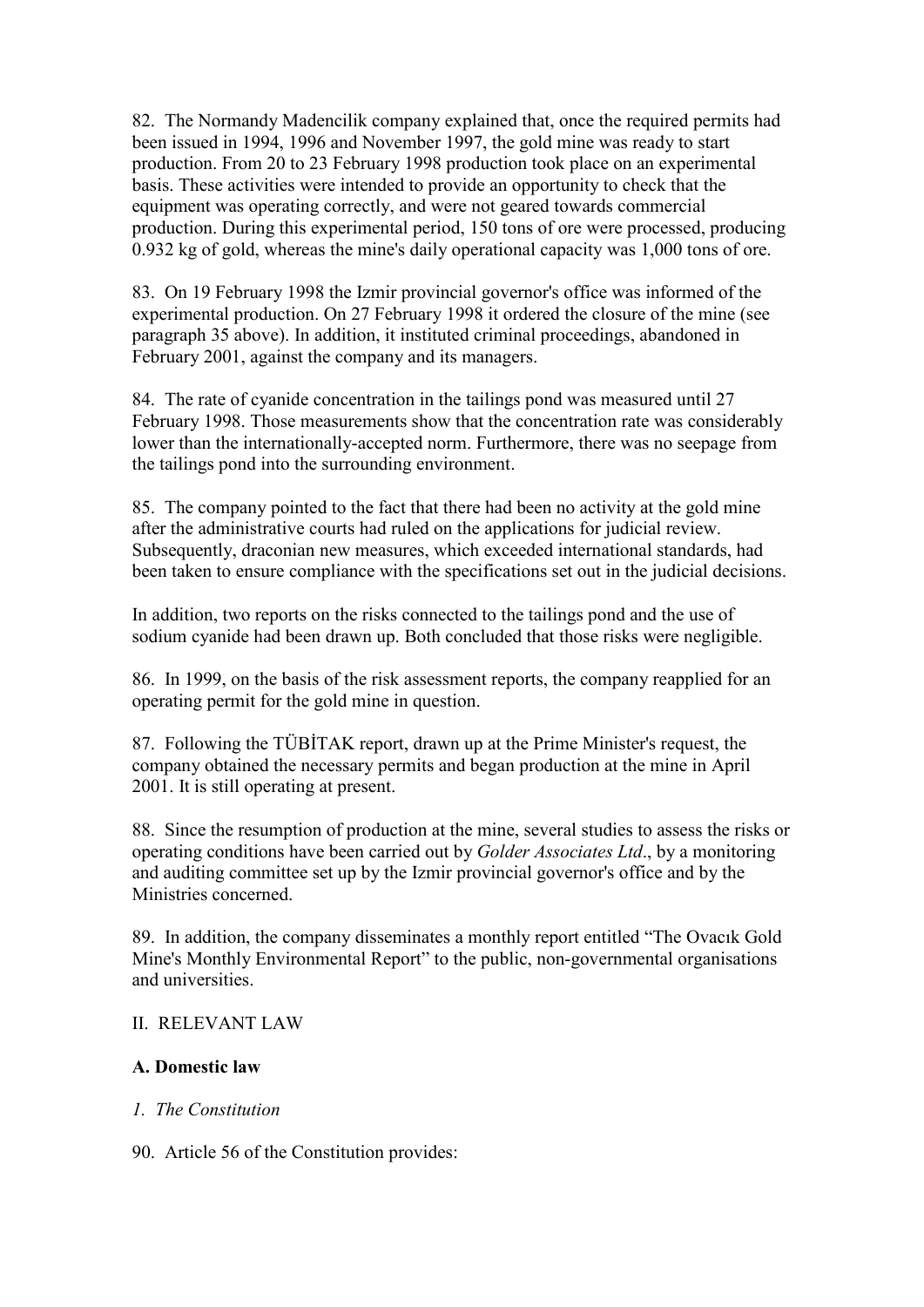"Everyone has the right to live in a healthy, balanced environment. It shall be the duty of the State and the citizens to improve and preserve the environment and to prevent environmental pollution. ... The State shall perform this task by utilising and supervising health and social-welfare institutions in both the public and private sectors.  $\cdot$ ..."

### *2. Environmental law*

91. Section 10 of the Environment Act (Law no. 2872), published in the *Official Gazette* on 11 August 1983, provides:

"Establishments and concerns which propose to carry out activities which might cause environmental problems shall draw up an environmental impact report. This report shall concern, *inter alia*, the measures proposed to reduce the detrimental effects of waste materials and the necessary precautions to this end.

The types of project for which such a report shall be required, its content and the principles governing its approval by the relevant authorities shall be determined by regulations."

92. Section 28 of Law no. 2872 states:

"Whether or not negligence has occurred, a person who pollutes and harms the environment shall be responsible for the damage resulting from that pollution or the deterioration of the environment.

This liability is without prejudice to any liability which may arise under general provisions."

93. Under section 13 of the Administrative Procedure Act (Law no. 2577), anyone who sustains damage as a result of an act by the authorities may, within one year of the commission of the alleged act, claim compensation from them. Should all or part of the claim be dismissed, or if no reply is received within sixty days, the victim may bring administrative proceedings.

Furthermore, under the Code of Obligations, anyone who suffers damage as a result of an illegal or tortious act may bring an action for damages for pecuniary loss (Articles 41-46) and non-pecuniary loss (Article 47). The civil courts are not bound by either the findings or the verdict of the criminal courts as to a defendant's guilt (Article 53).

However, under section 13 of the State Officials Act (Law no. 657), anyone who has sustained loss as a result of an act done in the performance of duties governed by public law may, in principle, only bring an action against the public authority by whom the civil servant is employed and not directly against the civil servant (Article 129 § 5 of the Constitution and Articles 55 and 100 of the Code of Obligations). However, this rule is not absolute. When the act in question is found to be illegal or tortious and, consequently, is no longer an "administrative" decision or act, the civil courts may allow a claim for damages to be made against the official concerned, without prejudice to the victim's right to bring an action against the authority on the basis of its joint liability as the official's employer (Article 50 of the Code of Obligations).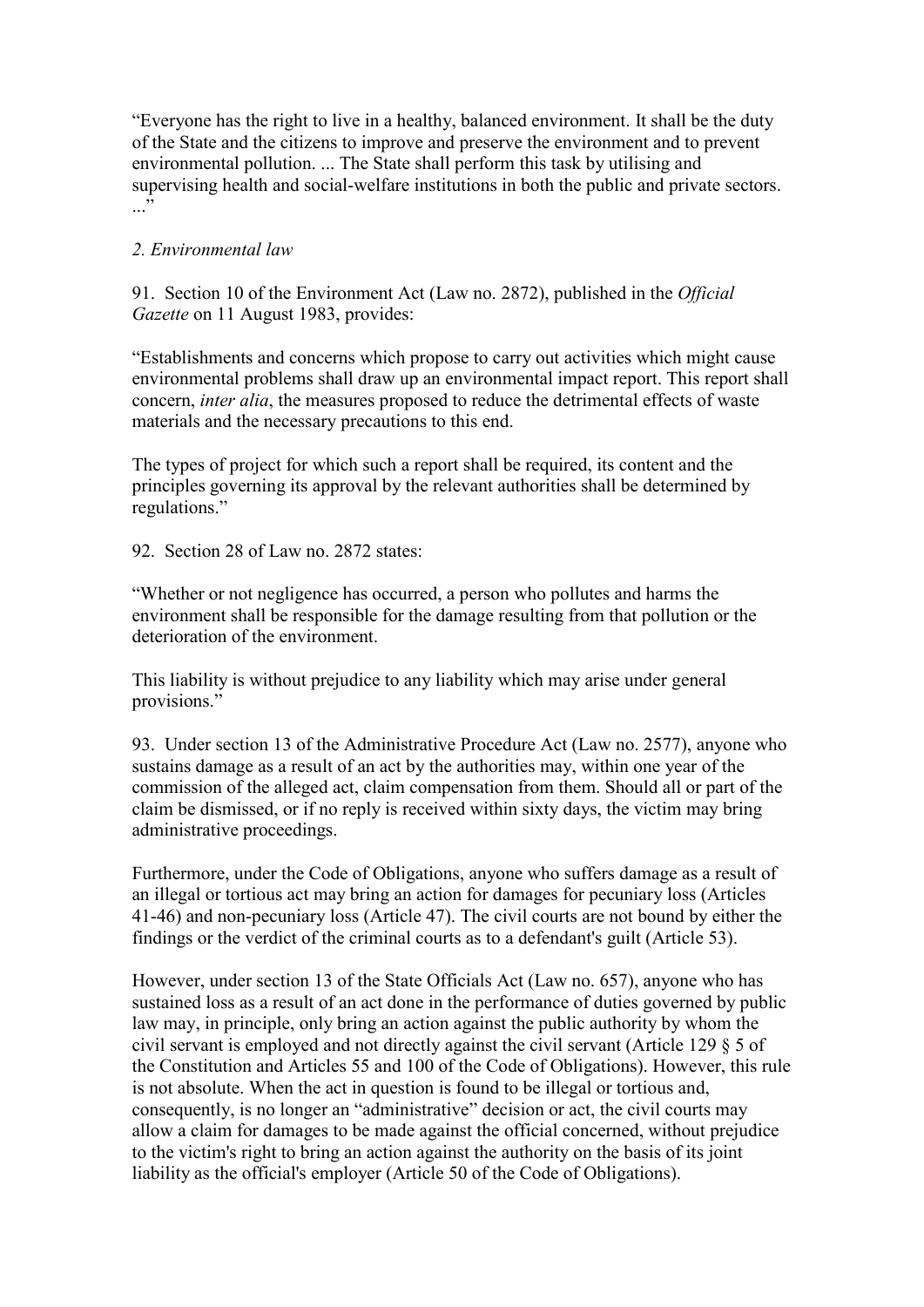94. The regulations on environmental impact were first adopted by the Ministry of the Environment on 7 February 1993. A second set of regulations followed on 27 June 1997. New regulations were adopted and published in the *Official Gazette* of 6 June 2002. The regulations currently in force are those which were published in the *Official Gazette* of 16 December 2003.

Under Paragraph 7 of and Appendix I to those regulations, impact studies must be carried out on mining concerns where the area of the site concerned is greater than 25 hectares. The procedure for preparing a report is launched following a request by the prospective developer to the Ministry of the Environment. An evaluation committee made up of experts and representatives from the relevant entities and from the prospective developer is set up (Paragraph 8). This committee specifies how the public inquiry will be conducted (Paragraph 9) and subsequently identifies the arrangements for and content of the impact report, which must be drawn up at the latest within one year following the decision on the report's structure (Paragraph 10). The ensuing report is made available to the public and examined by the committee, which determines whether it complies with the specifications and may ask for additional reports (Paragraph 12). Finally, having regard to all the elements submitted for its consideration, the Ministry of the Environment decides whether or not to issue authorisation. The relevant provincial governor's office informs the public of the Ministry's decision through the appropriate channels. Where their requests for authorisation are refused, prospective developers may submit a new request, provided that all the circumstances which gave rise to the refusal have been removed (Paragraph 14). In addition, whatever the Ministry's decision, an application for judicial review may be made to the administrative courts.

#### Paragraph 6 reads as follows:

"Where natural persons and legal entities plan to carry out a project that comes within the scope of these regulations, they must draw up an environmental impact report (*Çevresel etki değerlendirme raporu*, 'impact report' or 'IR'), submit it to the relevant authorities and implement the project in accordance with the decision taken...

Where no decision has been taken to authorise the project submitted for an impact report, or where no decision has been taken confirming that no such authorisation is necessary, no approval, authorisation or building permit may be issued in respect of those projects, and investment in connection with the project cannot take effect."

## *3. Enforcement of court decisions by the authorities*

95. Article 138 § 4 of the Constitution provides:

"The bodies of executive and legislative power and the authorities must comply with court decisions; they cannot in any circumstances modify court decisions or defer enforcement thereof"

96. The relevant parts of section 28 of the Administrative Procedure Act (Law no. 2577) provide as follows: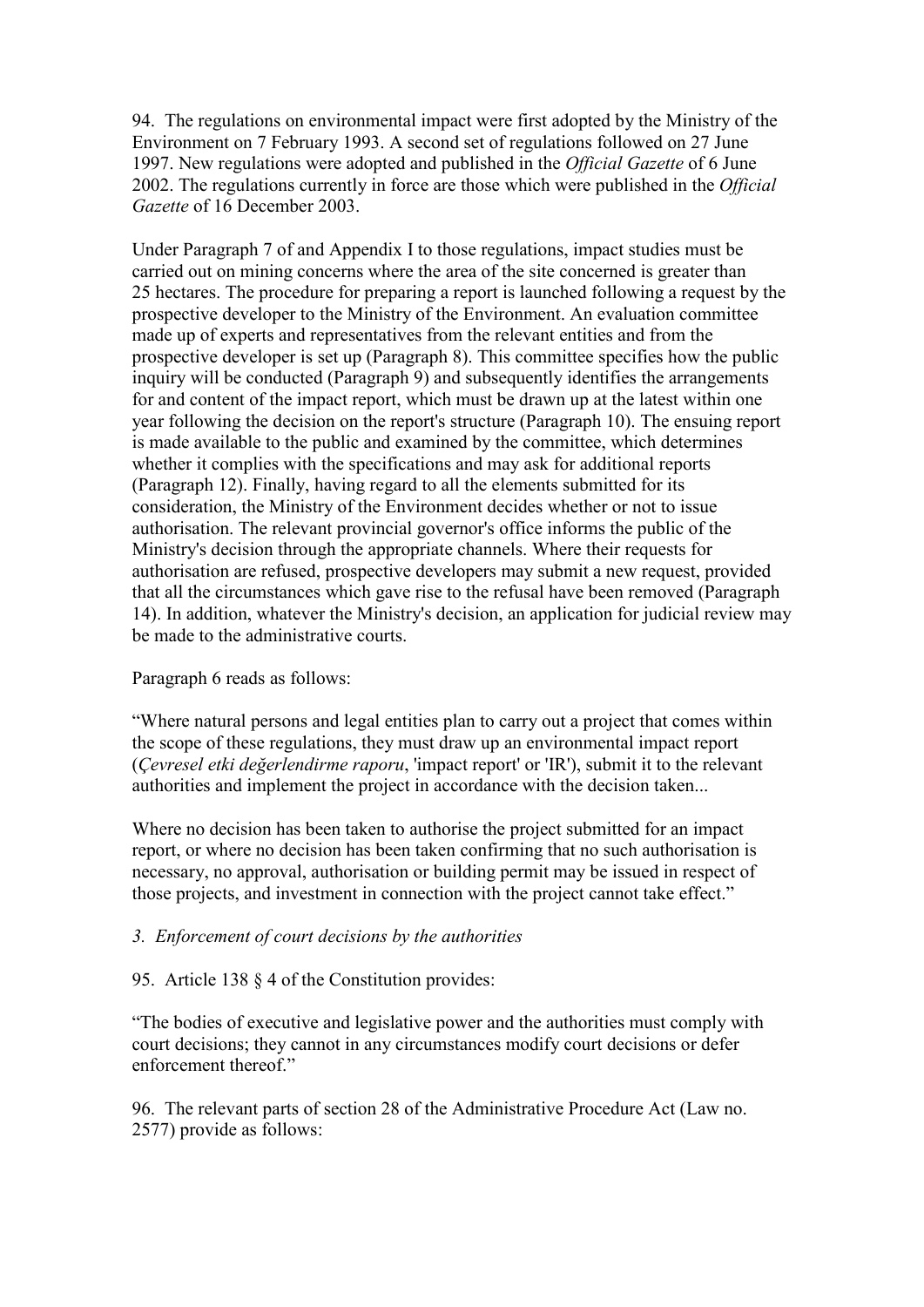"1. The authorities shall be obliged to adopt a decision without delay or to take action in accordance with the decisions on the merits or a request for a stay of execution issued by the Supreme Administrative Court, the ordinary or regional administrative courts or the courts dealing with tax disputes. Under no circumstances may the time taken to act exceed thirty days following service of the decision on the authorities.

....

3. Where the authorities do not adopt a decision or do not act in accordance with a decision by the Supreme Administrative Court, the ordinary or regional administrative courts or the tax courts, a claim for compensation for pecuniary or non-pecuniary damage may be brought before the Supreme Administrative Court and the relevant courts against the authorities.

4. In the event of deliberate failure on the part of civil servants to enforce judicial decisions within the thirty days [following the decision], compensation proceedings may be brought both against the authorities and against the civil servant who refuses to enforce the decision in question."

97. Section 52 § 4 of Law No. 2577 provides:

"The setting aside of a judgment gives rise *ipso facto* to a stay of execution of the decision<sup>"</sup>

### **B. The relevant international texts on the right to a healthy environment**

98. In June 1992 the United Nations Conference on Environment and Development, meeting in Rio de Janeiro (Brazil), adopted a declaration ("the Rio Declaration on Environment and Development", A/CONF.151/26 (Vol. 1)) intended to advance the concept of States' rights and responsibilities with regard to the environment. "Principle 10" of this Declaration provides:

"Environmental issues are best handled with the participation of all concerned citizens, at the relevant level. At the national level, each individual shall have appropriate access to information concerning the environment that is held by public authorities, including information on hazardous materials and activities in their communities, and the opportunity to participate in decision-making processes. States shall facilitate and encourage public awareness and participation by making information widely available. Effective access to judicial and administrative proceedings, including redress and remedy, shall be provided."

99. The Aarhus Convention ("Convention on access to information, public participation in decision-making and access to justice in environmental matters", ECE/CEP/43) was adopted on 25 June 1998 by the United Nations Economic Commission for Europe in application of Principle 10 of the Rio Declaration, and entered into force on 30 October 2001. To date, thirty countries have ratified it. Turkey has not signed the Aarhus Convention and has not acceded to it.

The Aarhus Convention may be broken down into the following areas: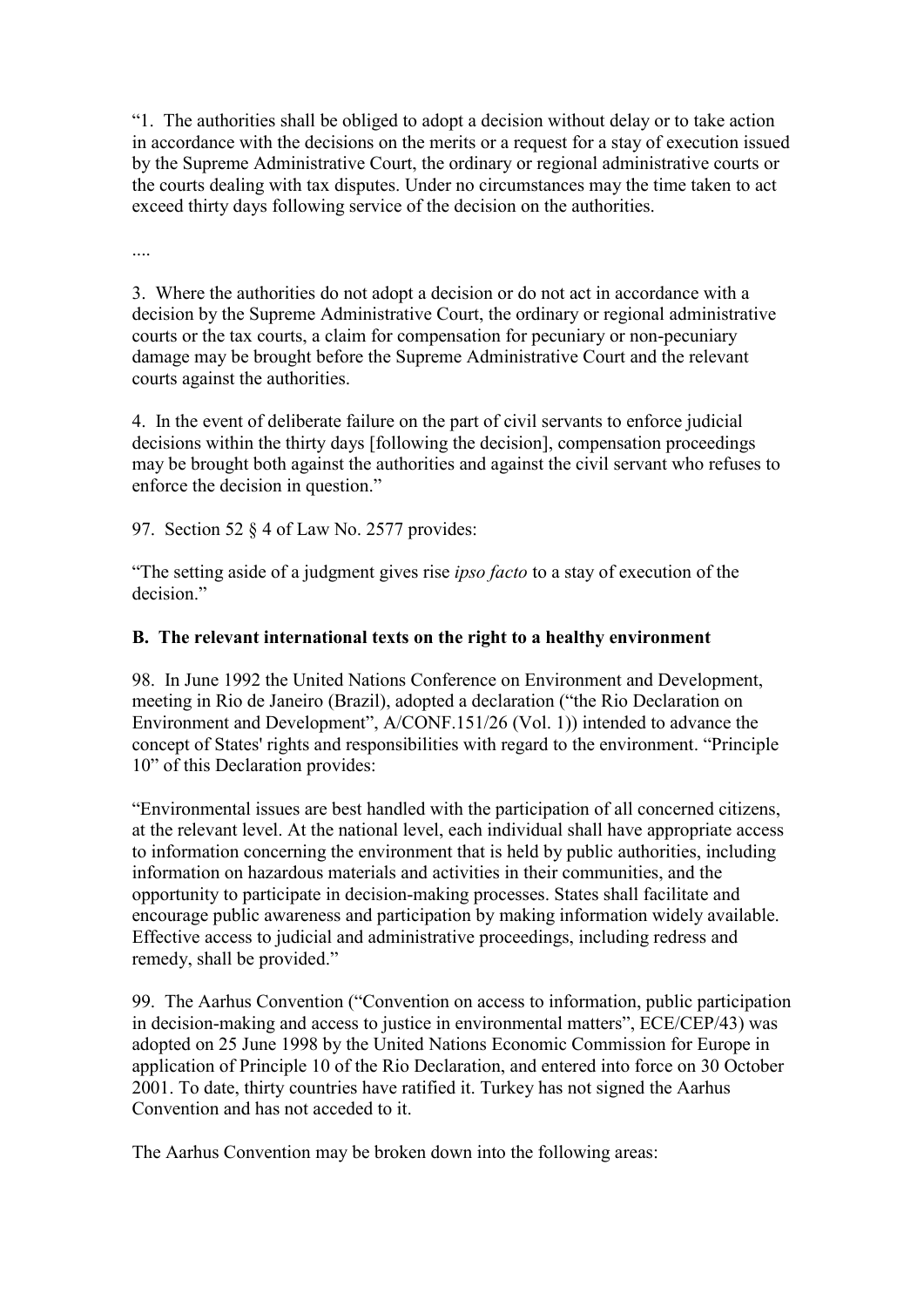– Developing public access to information held by the public authorities, in particular by providing for transparent and accessible dissemination of basic information.

– Promoting public participation in decision-making concerning issues with an environmental impact. In particular, provision is made for encouraging public participation from the beginning of the procedure for a proposed development, "when all options are open and effective public participation can take place". Due account is to be taken of the outcome of the public participation in reaching the final decision, which must also be made public.

– Extending the conditions for access to the justice system in connection with environmental legislation and access to information.

100. On 27 June 2003 the Parliamentary Assembly of the Council of Europe adopted Recommendation 1614 (2003) on Environment and Human Rights. The relevant part of this recommendation states:

"9. The Assembly recommends that the Governments of member States:

i. ensure appropriate protection of the life, health, family and private life, physical integrity and private property of persons in accordance with Articles 2, 3 and 8 of the European Convention on Human Rights and by Article 1 of its Additional Protocol, by also taking particular account of the need for environmental protection;

ii. recognise a human right to a healthy, viable and decent environment which includes the objective obligation for states to protect the environment, in national laws, preferably at constitutional level;

iii. safeguard the individual procedural rights to access to information, public participation in decision making and access to justice in environmental matters set out in the Aarhus Convention;

..."

THE LAW

#### I. PRELIMINARY OBSERVATIONS

101. The Court notes that Mr Izzet Öçkan, one of the applicants, died on 13 January 2004 and that his widow, Mrs Ayşe Öçkan, expressed a wish to continue the proceedings.

102. In view of the circumstances (see paragraph 12 above), the Court considers that Mrs Öçkan may claim to have a legitimate interest in obtaining a ruling that the issuing of the permit to the gold mine near Bergama constituted a breach of the rights guaranteed in Articles 2, 6 § 1, 8 and 13 of the Convention, on which Mr Öçkan had relied before the Convention institutions (see, *mutatis mutandis*, *Dalban v. Romania* [GC], no. 28114/95, 8 39, ECHR 1999-VI).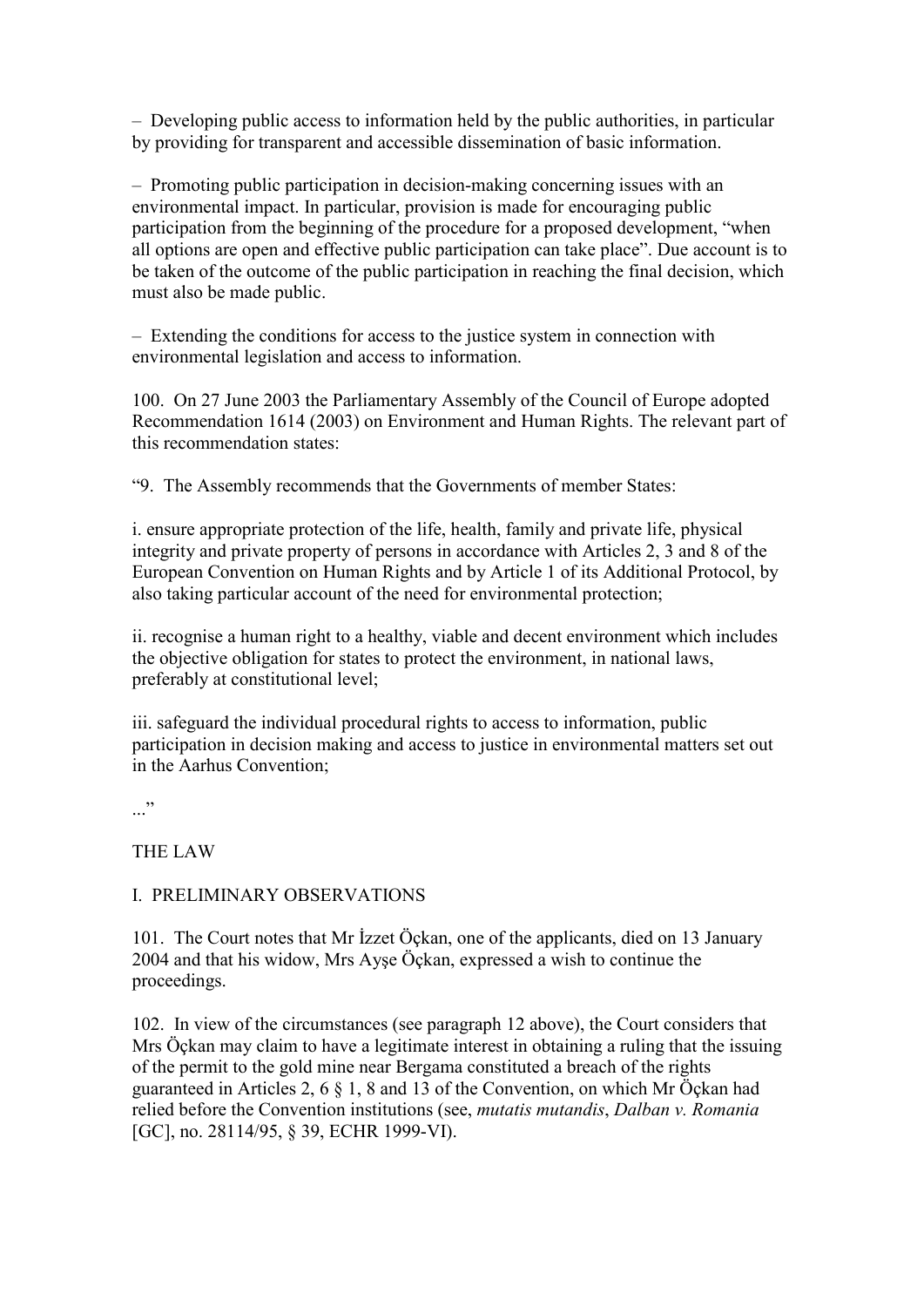Consequently, the Court holds that Mrs Öçkan has standing to continue the present proceedings in the applicant's stead.

II. ON THE ALLEGED VIOLATION OF ARTICLE 8 OF THE CONVENTION

103. The applicants alleged that both the national authorities' decision to issue a permit to use a cyanidation operating process in a gold mine and the related decision-making process had given rise to a violation of their rights guaranteed by Article 8 of the Convention, which provides:

"1. Everyone has the right to respect for his private and family life, his home and his correspondence.

2. There shall be no interference by a public authority with the exercise of this right except such as is in accordance with the law and is necessary in a democratic company in the interests of national security, public safety or the well-being of the country, for the protection of health or morals, or for the protection of the rights and freedoms of others<sup>"</sup>

## **A. Submissions of the parties**

## *1. The applicants*

104. The applicants complained, firstly, about the national authorities' decision to issue a permit to operate a gold mine using the cyanidation process. Furthermore, the existence of a risk to their right to life and to respect for their private and family life had been established by judicial decisions. In that regard, they referred to the judgment delivered on 1 June 2001 by the Izmir Administrative Court, which held, in particular, that "the risk connected with the accumulation of heavy elements or cyanide could persist for twenty to fifty years and was likely to infringe the right of the regions' inhabitants to a healthy environment" (see paragraph 48 above).

105. The applicants also emphasised that several tons of explosives had been used in the course of the gold mine's operations, and that this had resulted in considerable noise pollution.

106. In addition, the applicants alleged that the long legal dispute between the authorities and the region's population, triggered by the State authorities' deliberate defiance of final judicial decisions, had made their private lives unbearable.

## *2. The Government*

107. The Government contested, firstly, the applicability of Article 8 to the present case. In their opinion, the risk referred to by the applicants was hypothetical, since it might materialise only in twenty to fifty years. This was not a serious and imminent risk. In addition, the applicants could not point to any specific fact concerning an incident directly caused by the gold mine in question.

108. Furthermore, given that no leak or concentrated build-up of sodium cyanide had occurred in the region and that there was no measurable risk related to the discharge of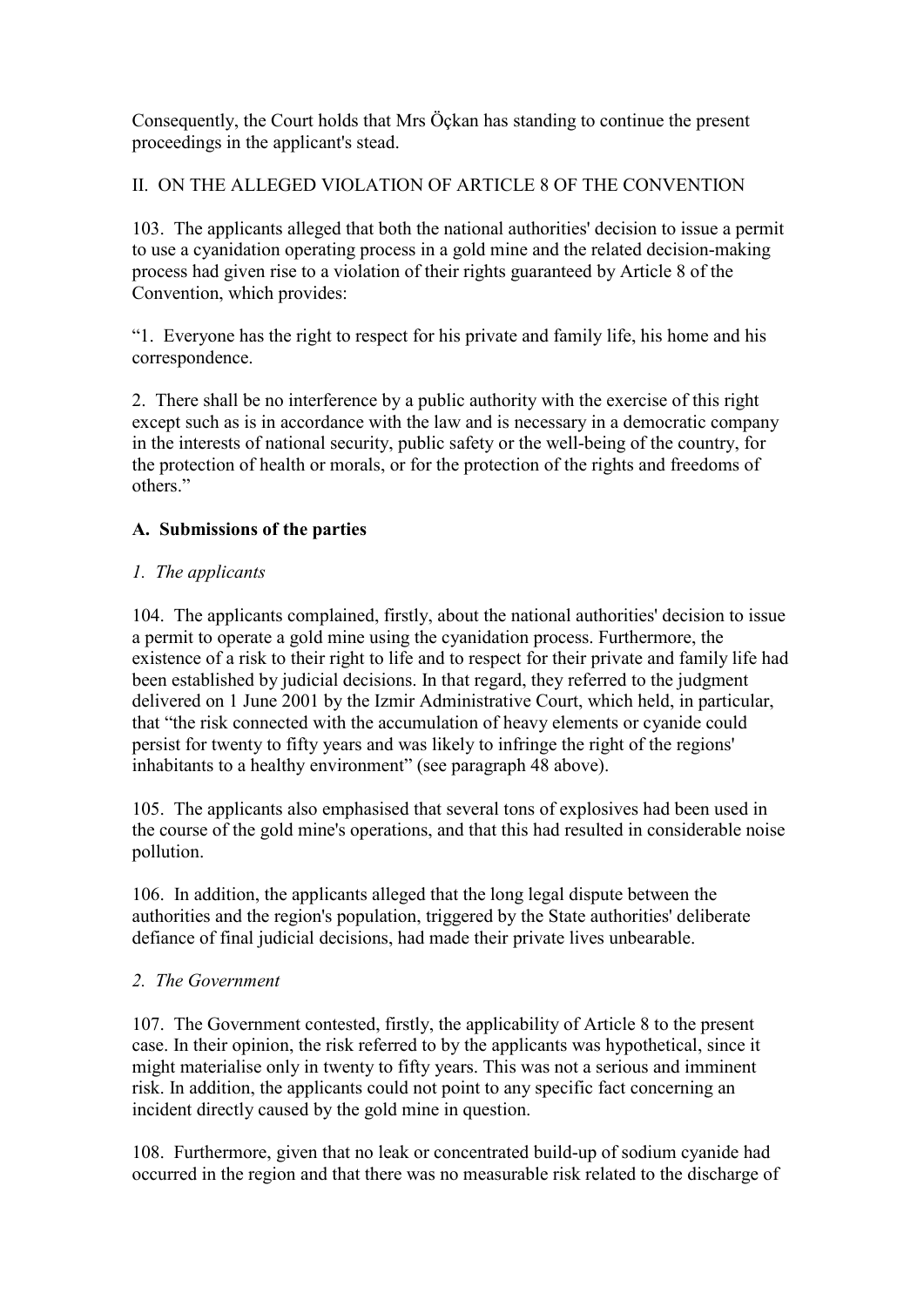waste products containing sodium cyanide, the latter's use had had no effect on the applicants' rights. According to the Court's established case-law, Article 8 could only apply if the use of sodium cyanide had had a direct effect on the applicants' right to respect for their private and family life, which was not the case.

109. The gold mine had been carrying out its activities on an experimental basis since April 2001, in accordance with the opinion by the Ministry of the Environment recognising that the company which owned the mine had taken new measures and met its undertakings. The Government argued that the gold mine's operations did not present any danger for the health of the local population, for the olive-trees or for agricultural land. In the light of the foregoing, they argued, as their principal submission, that Article 8 was not applicable in the present case.

110. In the alternative, the Government denied that there had been any violation of the Convention in the present case. They submitted that the authorities had duly observed the court decisions, given that all the permits had been revoked following those decisions and that the Ovacık gold mine had never operated prior to April 2001. In their opinion, the permits issued in 2000 and 2001 had been based on several reports which confirmed that there was no risk. In any event, appeals in relation to those permits were still pending before the courts.

## **B. The Court's assessment**

## *1. Applicability of Article 8*

111. The Court notes, firstly, that the applicants live in Dikili and in the villages of Çamköy and Süleymaniye, localities situated near the Ovacık gold mine, where gold is extracted by sodium cyanide leaching (see paragraph 12 above).

112. Several reports have highlighted the risks posed by the gold mine. On the basis of those reports, the Supreme Administrative Court concluded on 13 May 1997 that the decision to issue a permit had not been compatible with the public interest. It found that, given the gold mine's geographical location and the geological features of the region, the use of sodium cyanide in the mine represented a threat to the environment and the right to life of the neighbouring population, and that the safety measures which the company had undertaken to implement did not suffice to eliminate the risks involved in such an activity (see paragraph 26 above).

113. The Court points out that Article 8 applies to severe environmental pollution which may affect individuals' well-being and prevent them from enjoying their homes in such a way as to affect their private and family life adversely, without, however, seriously endangering their health (see *López Ostra v. Spain*, judgment of 9 December 1994, Series A no. 303-C, § 51).

The same is true where the dangerous effects of an activity to which the individuals concerned are likely to be exposed have been determined as part of an environmental impact assessment procedure in such a way as to establish a sufficiently close link with private and family life for the purposes of Article 8 of the Convention. If this were not the case, the positive obligation on the State to take reasonable and appropriate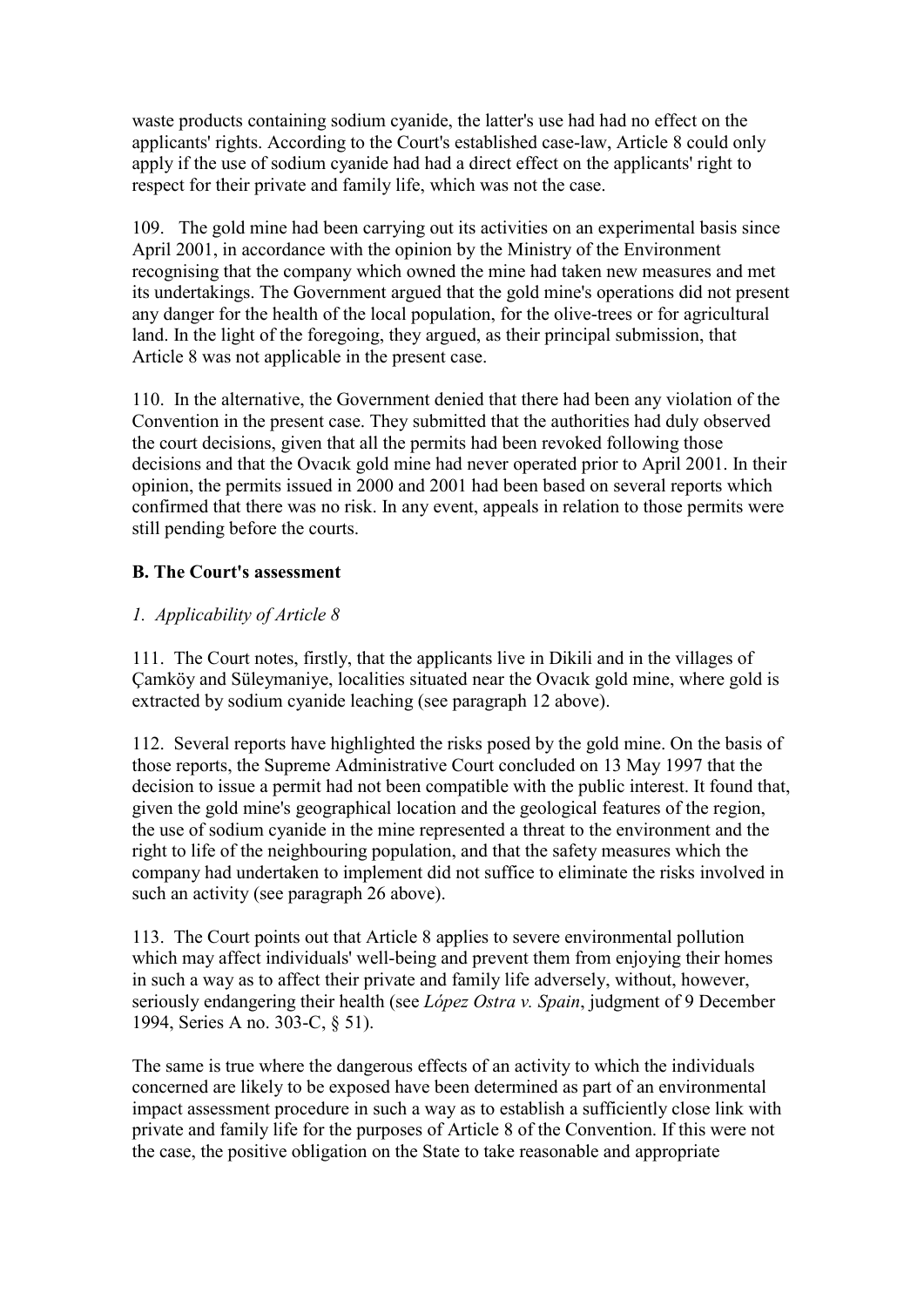measures to secure the applicant's rights under paragraph 1 of Article 8 would be set at nought.

114. In view of the Supreme Administrative Court's finding in its judgment of 13 May 1997, the Court concludes that Article 8 is applicable.

## *Compliance with Article 8*

115. The Court points out that in a case involving State decisions affecting environmental issues there are two aspects to the inquiry which it may carry out. First, the Court may assess the substantive merits of the national authorities' decision to ensure that it is compatible with Article 8. Secondly, it may scrutinise the decisionmaking process to ensure that due weight has been accorded to the interests of the individual (see, *mutatis mutandis*, *Hatton and Others v. the United Kingdom* [GC], No. 36022/97, § 99, ECHR 2003-VIII).

## **a) The substantive aspect**

116. The Court has repeatedly stated that in cases raising environmental issues the State must be allowed a wide margin of appreciation (see *Hatton and Others*, cited above, § 100, and *Buckley v. the United Kingdom*, judgment of 25 September 1996, *Reports of Judgments and Decisions* 1996-IV, §§ 74-77).

117. In the instant case, the Court notes that the authorities' decision to issue a permit to the Ovacık gold mine was annulled by the Supreme Administrative Court (see paragraph 26 above). After weighing the competing interests in the present case against each other, the latter based its decision on the applicants' effective enjoyment of the right to life and the right to a healthy environment and concluded that the permit did not serve the public interest (*ibid*). In view of that conclusion, no other examination of the material aspect of the case with regard to the margin of appreciation generally allowed to the national authorities in this area is necessary. Consequently, it remains for the Court to verify whether, taken as a whole, the decision-making process was conducted in a manner which complied with the procedural guarantees in Article 8.

# **b) The procedural aspect**

118. The Court reiterates that, according to its settled case-law, whilst Article 8 contains no explicit procedural requirements, the decision-making process leading to measures of interference must be fair and such as to afford due respect to the interests of the individual as safeguarded by Article 8 (see, *mutatis mutandis*, *McMichael v. the United Kingdom*, judgment of 24 February 1995, Series A No. 307-B, p. 55, § 87). It is therefore necessary to consider all the procedural aspects, including the type of policy or decision involved, the extent to which the views of individuals were taken into account throughout the decision-making process, and the procedural safeguards available (see *Hatton and Others, cited above, § 104). However, this does not mean that decisions can* only be taken if comprehensive and measurable data are available in relation to each and every aspect of the matter to be decided.

119. Where a State must determine complex issues of environmental and economic policy, the decision-making process must firstly involve appropriate investigations and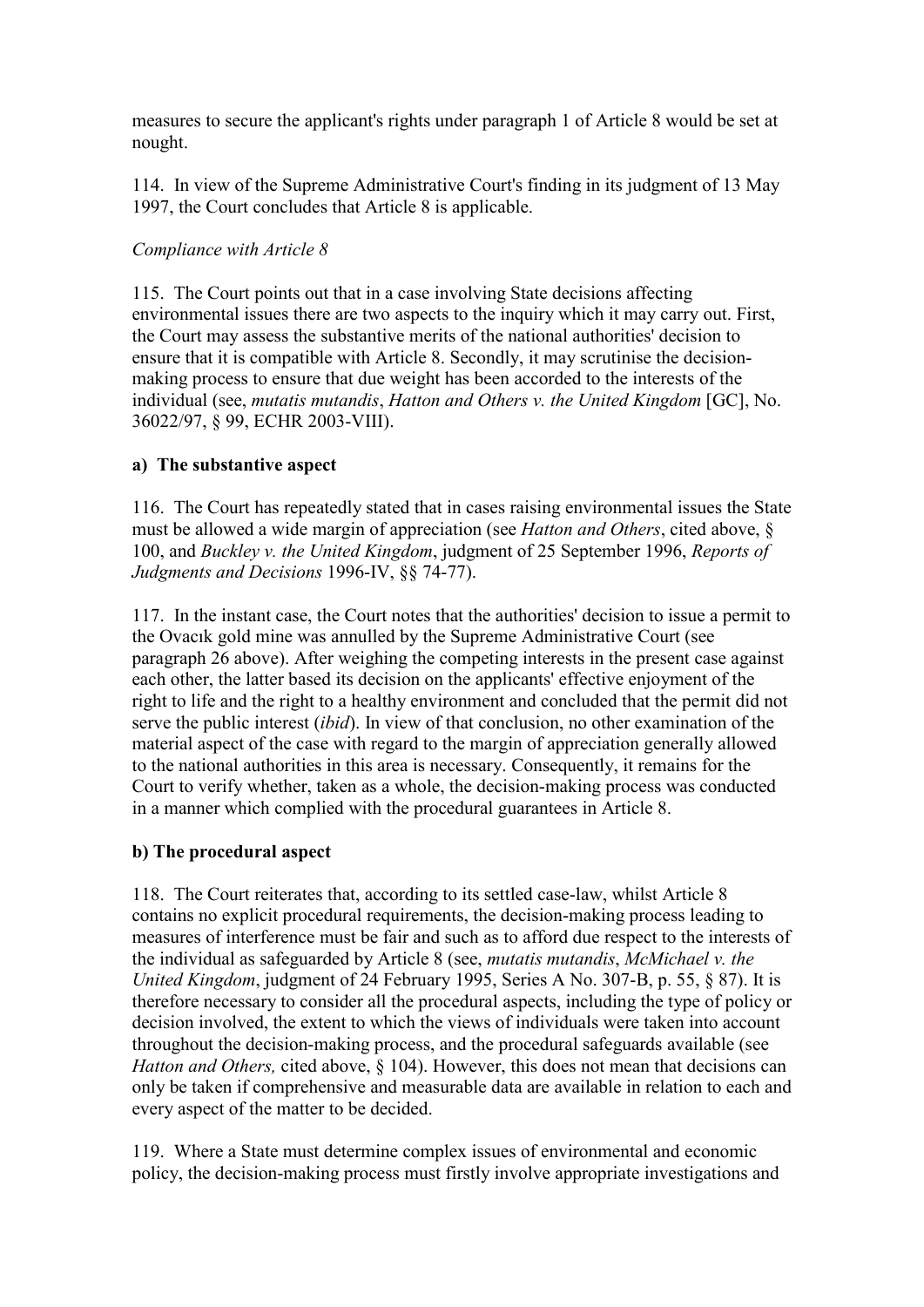studies in order to allow them to predict and evaluate in advance the effects of those activities which might damage the environment and infringe individuals' rights and to enable them to strike a fair balance between the various conflicting interests at stake (see *Hatton and Others*, cited above, § 128). The importance of public access to the conclusions of such studies and to information which would enable members of the public to assess the danger to which they are exposed is beyond question (see, *mutatis mutandis*, *Guerra and Others v. Italy*, judgment of 19 February 1998, *Reports* 1998-I, p. 223, § 60, and *McGinley and Egan v. the United Kingdom*, judgment of 9 June 1998, *Reports* 1998-III, p. 1362, § 97). Lastly, the individuals concerned must also be able to appeal to the courts against any decision, act or omission where they consider that their interests or their comments have not been given sufficient weight in the decisionmaking process (see, *mutatis mutandis*, *Hatton and Others*, cited above, § 127).

120. In the instant case, the decision to issue a permit to the Ovacık gold mine, taken on 19 October 1994 by the Ministry of the Environment, was preceded by a series of investigations and studies carried out over a long period. An impact report was drawn up in accordance with section 10 of the Environment Act (see paragraph 21 above). On 26 October 1992 a public information meeting was held for the region's inhabitants. During that meeting, the impact study was brought to the public's attention and participants had an opportunity to present their comments (see paragraph 20 above). The applicants and the inhabitants of the region had access to all the relevant documents, including the report in question.

121. When, on 13 May 1997, the Supreme Administrative Court, acting on an application for judicial review, annulled the decision of 19 October 1994, it cited the State's positive obligation concerning the right to life and the right to a healthy environment. Referring to the conclusions of the impact study and the other reports, it held that, due to the gold mine's geographical location and the geological features of the region, the operating permit did not serve the general interest; those studies had outlined the danger of the use of sodium cyanide for the local ecosystem, and human health and safety (see paragraph 26 above).

122. The judgment of 13 May 1997 became enforceable at the latest after being served on 20 October 1997 (see paragraphs 29 and 32 above); however, the Ovacık gold mine was not ordered to close until 27 February 1998, i.e. ten months after the delivery of that judgment and four months after it had been served on the authorities (see paragraph 35 above).

123. As to the Government's argument that the authorities had complied fully with judicial decisions after 1 April 1998, it does not stand up to scrutiny. Firstly, the long dispute concerning the lawfulness of the permits issued by various ministries following the Prime Minister's intervention on 1 April 2000 was caused solely by the authorities' refusal to comply with the courts' decisions and with the domestic legislation. In fact, in the light of Paragraph 6 of the regulations on impact reports (see paragraph 94 above), those permits could have no legal basis in the absence of a decision, based on an impact report, to issue authorisation. Furthermore, no mention is made of any new decision that would replace the decision set aside by the courts (see paragraph 50 above).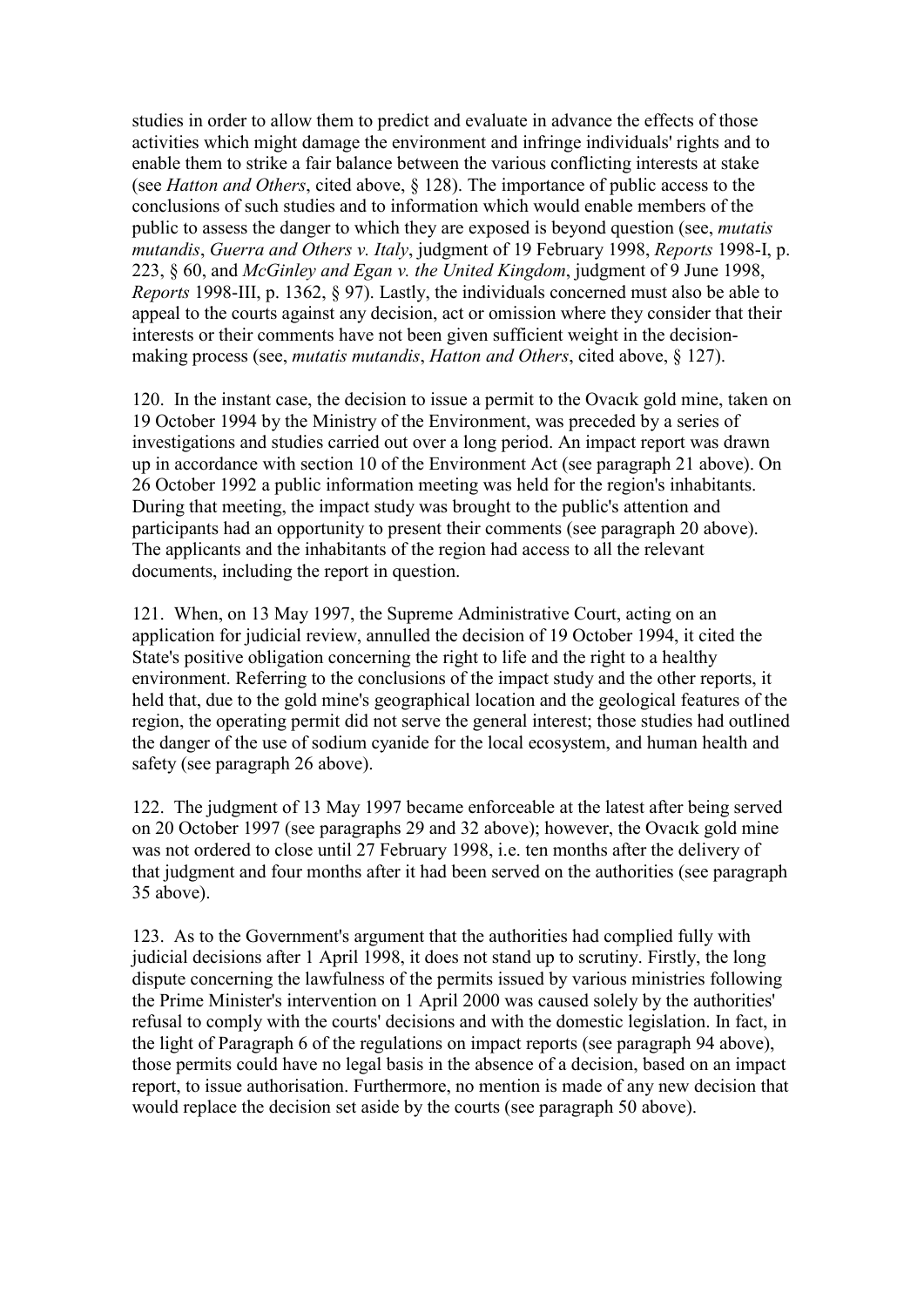Moreover, this argument by the Government has never been accepted by those domestic courts which have been called upon to rule on the lawfulness of subsequent decisions (see paragraphs 45-79 above).

124. The Court would emphasise that the administrative authorities form one element of a State subject to the rule of law, and that their interests coincide with the need for the proper administration of justice. Where administrative authorities refuse or fail to comply, or even delay doing so, the guarantees enjoyed by a litigant during the judicial phase of the proceedings are rendered devoid of purpose (see, *mutatis mutandis*, *Hornsby v. Greece,* judgment of 19 March 1997, *Reports* 1997-II, pp. 510-511, § 41).

125. This finding appears all the more necessary in that the circumstances of the case clearly demonstrate that, notwithstanding the procedural guarantees afforded by Turkish legislation and the implementation of those guarantees by judicial decisions, the Council of Ministers, by a decision of 29 March 2002 which was not made public, authorised the continuation of production at the gold mine, which had already begun to operate in April 2001 (see paragraph 75 above). In so doing, the authorities deprived the procedural guarantees available to the applicants of any useful effect.

## **c) Conclusion**

126. The Court finds, therefore, that the respondent State did not fulfil its obligation to secure the applicants' right to respect for their private and family life, in breach of Article 8 of the Convention.

There has consequently been a violation of that provision.

## III. ALLEGED VIOLATION OF ARTICLE 6 § 1 OF THE CONVENTION

127. The applicants alleged that the authorities' refusal to comply with the administrative courts' decisions had infringed their right to effective judicial protection in the determination of their civil rights. They relied on Article 6  $\S$  1 of the Convention, the relevant part of which reads:

"In the determination of his civil rights and obligations ..., everyone is entitled to a fair and public hearing within a reasonable time by an independent and impartial tribunal established by law ..."

# **A. Applicability of Article 6 § 1**

128. The Government argued that Article 6 § 1 did not apply in the instant case, given that the applicants based their allegations only on a probable and hypothetical risk which, in particular, was not at all imminent. Consequently, the applicants' complaints did not concern "civil rights and obligations" within the meaning of this provision.

129. The applicants argued that the Turkish legislation entitled them to request compensation for infringement of their right to a healthy environment. They were also entitled to apply for compensation for failure to enforce a judgment, which they had indeed done (see paragraphs 34 and 38-40 above). Consequently, their economic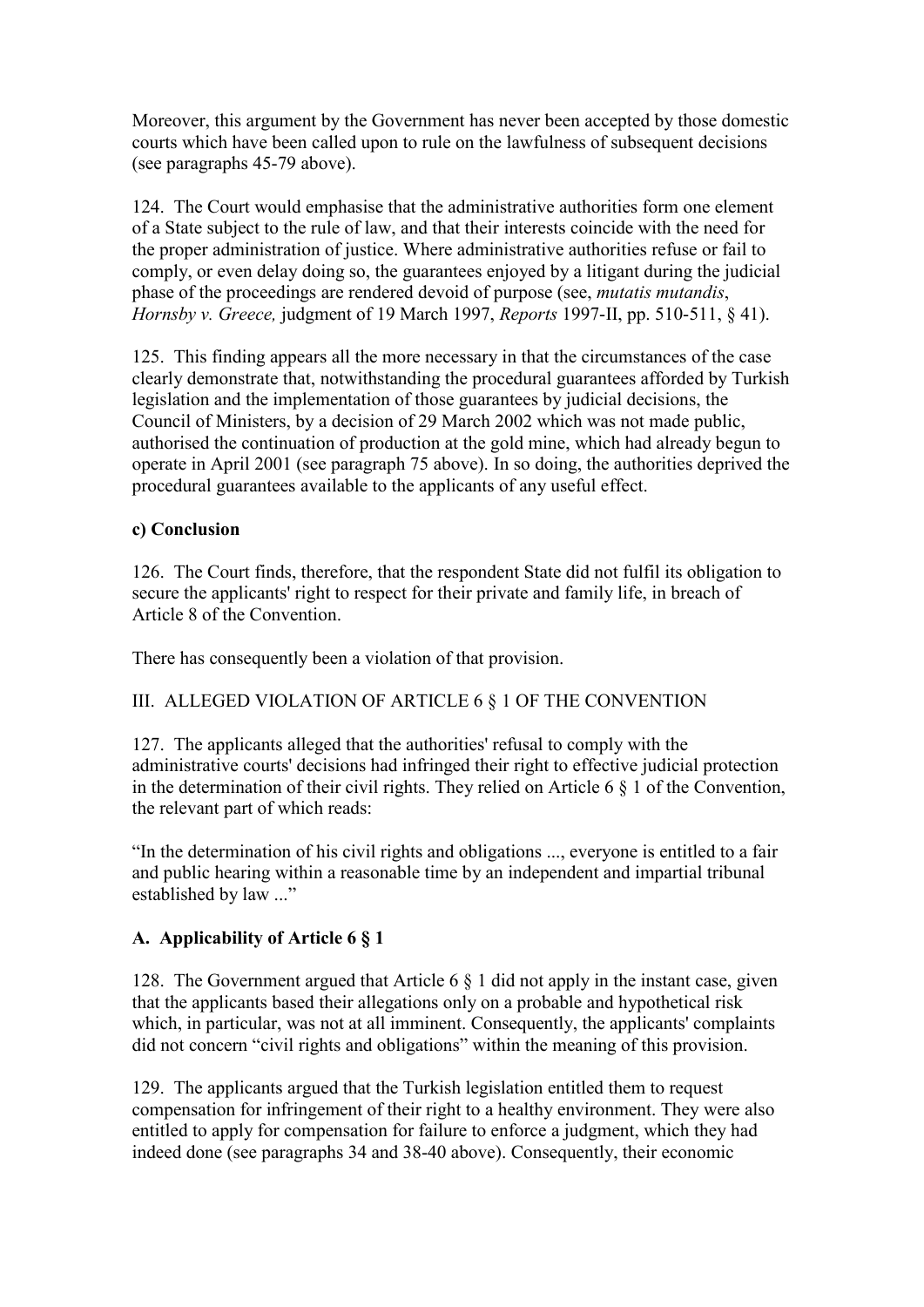interests were directly at stake in the disputed proceedings, which therefore clearly fell within the scope of Article 6  $\S$  1.

130. The Court points out that, for Article 6 § 1 in its "civil" limb to be applicable, there must be a dispute ("*contestation*" in the French text) over a "civil right" which can be said, at least on arguable grounds, to be recognised under domestic law. The dispute must be genuine and serious; it may relate not only to the actual existence of a right but also to its scope and the manner of its exercise. The outcome of the proceedings must be directly decisive for the right in question; tenuous connections or remote consequences are not sufficient to bring Article 6 § 1 into play (see, among many other examples, *Balmer-Schafroth and Others v. Switzerland*, judgment of 26 August 1997, *Reports*  1997-IV, § 32, and *Athanassoglou and Others v. Switzerland* [GC], No. 27644/95, § 43, ECHR 2000-IV).

131. The Court notes, firstly, that the application of 8 November 1994 shows that the applicants opposed the Ministry of the Environment's decision to issue a permit on grounds of the risks which, according to the impact report, the Ovacık gold mine posed for the environment and for the life and health of the neighbouring population, of which they were part (see paragraph 23 above). The right relied on in substance before the administrative courts by the applicants was the right to obtain adequate protection of their physical integrity against the risks entailed by production at the Ovacık gold mine.

132. The Court considers that such a right is recognised in Turkish law, as is clear, in particular, from the right to live in a healthy and balanced environment (Constitution, Article 56 – see paragraph 90 above) to which the Supreme Administrative Court specifically referred (see paragraph 26 above). Accordingly, the applicants could arguably maintain that they were entitled under Turkish law to protection against damage to the environment caused by the activities of the mine in question. Without any doubt, there existed a genuine and serious "dispute".

133. As to whether the right at issue was a civil right, the Court notes that the scale of the risk presented by production at the Ovacık gold mine, through the cyanidation leaching process, had been established by the Supreme Administrative Court on the basis of the previous reports. That finding enables the Court to conclude that the applicants' right to protection of their physical integrity was directly at stake. Similarly, in bringing an application for judicial review, the applicants had used the single means available to them for complaining of infringement of their right to live in a healthy and balanced environment and of interference with their lifestyle (see, *mutatis mutandis*, *Gorraiz Lizarraga and Others v. Spain*, No. 62543/00, §§ 46-47, 27 April 2004). At the same time, it is undeniable that, once the Supreme Administrative Court had given its judgment cancelling the permit, any administrative decision taken to circumvent it paved the way for compensation (paragraphs 93 and 96 above). Consequently, the outcome of the proceedings before the administrative courts, taken as a whole, may be considered to relate to the applicants' civil rights.

134. Consequently, Article 6 is applicable in this case.

## **B. Compliance with Article 6 § 1**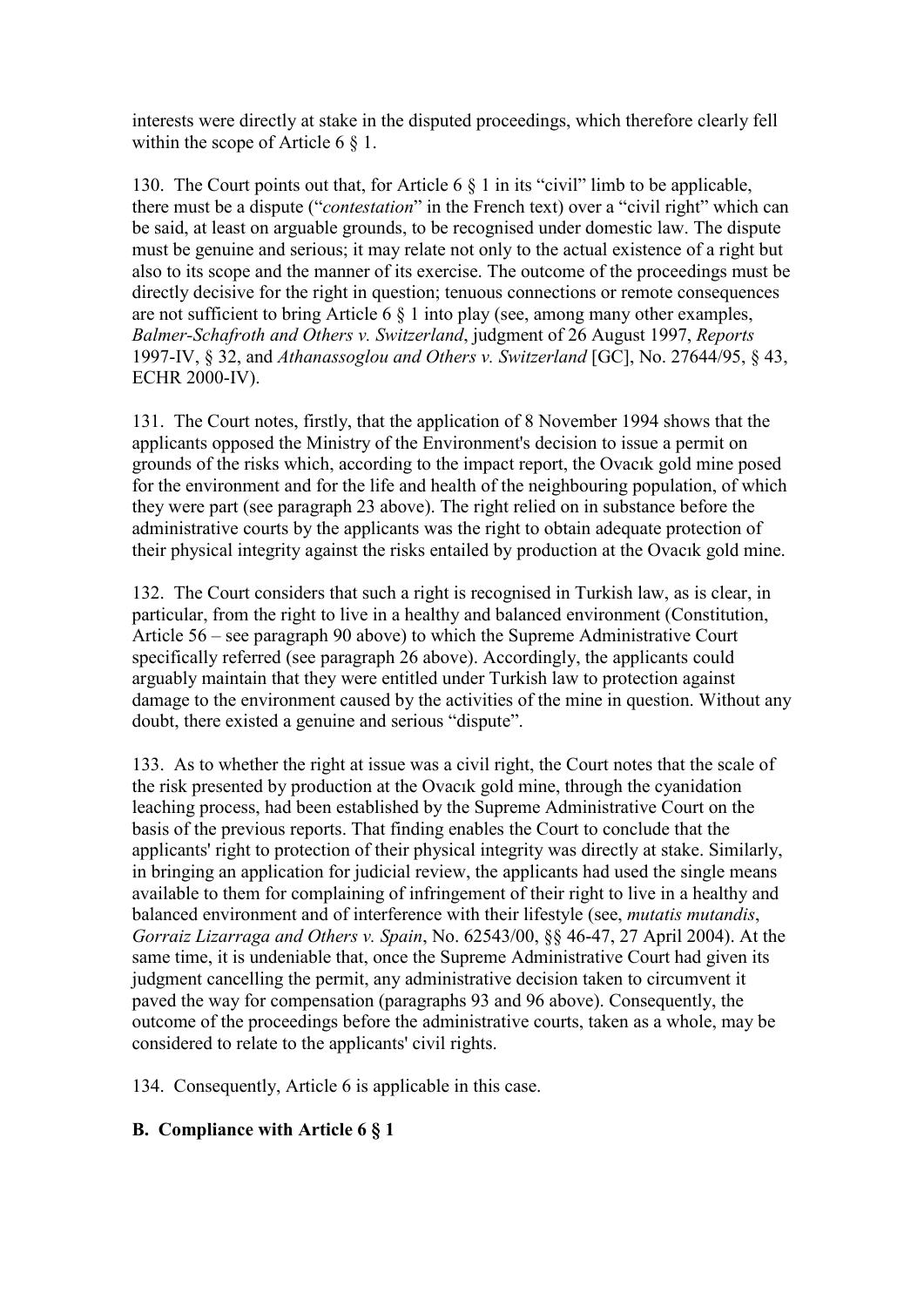135. The Court notes that the Supreme Administrative Court's judgment of 13 May 1997 had suspensive effect even before it became final on 1 April 1998 (see paragraph 29 above). However, as the Turkish courts noted (see paragraph 39 above), that decision was not enforced within the prescribed time-limits.

136. As to the resumption of the Ovacık gold mine's operations on an experimental basis on 13 April 2001, on the basis of ministerial permits issued as a direct result of the Prime Minister's intervention, it had no legal basis and, as the administrative courts emphasised (see paragraphs 48, 65, 66, 69, 73 and 78 above), was tantamount to circumventing a judicial decision. Such a situation adversely affects the principle of a law-based State, founded on the rule of law and the principle of legal certainty.

137. In the light of the above considerations, the Court considers that the national authorities failed to comply in practice and within a reasonable time with the judgment given by the Izmir Administrative Court on 15 October 1997 and subsequently upheld by the Supreme Administrative Court on 1 April 1998, thus depriving Article 6 § 1 of any useful effect.

138. There has therefore been a violation of Article 6 § 1 of the Convention.

IV. ALLEGED VIOLATION OF ARTICLES 2 AND 13 OF THE CONVENTION

139. The applicants submitted that the administrative authorities' decision to issue a permit authorising a gold mine to use the cyanidation process and these authorities' refusal to comply with the decisions of the administrative courts constituted violations, respectively, of their right to life and their right to an effective remedy. They relied on Articles 2 and 13 of the Convention.

140. The Court notes that these complaints are, in essence, the same as those submitted under Articles 8 and 6 § 1 of the Convention, examined above. Accordingly, it considers that it is not necessary to examine them separately under the other provisions relied on.

# V. APPLICATION OF ARTICLE 41 OF THE CONVENTION

141. Article 41 of the Convention provides:

"If the Court finds that there has been a violation of the Convention or the Protocols thereto, and if the internal law of the High Contracting Party concerned allows only partial reparation to be made, the Court shall, if necessary, afford just satisfaction to the injured party."

## **A. Damage and costs and expenses**

142. The applicants did not claim compensation for either pecuniary damage or for costs and expenses. However, they claimed 10,000 euros (EUR) each in respect of nonpecuniary damage.

143. The Government did not comment on this point.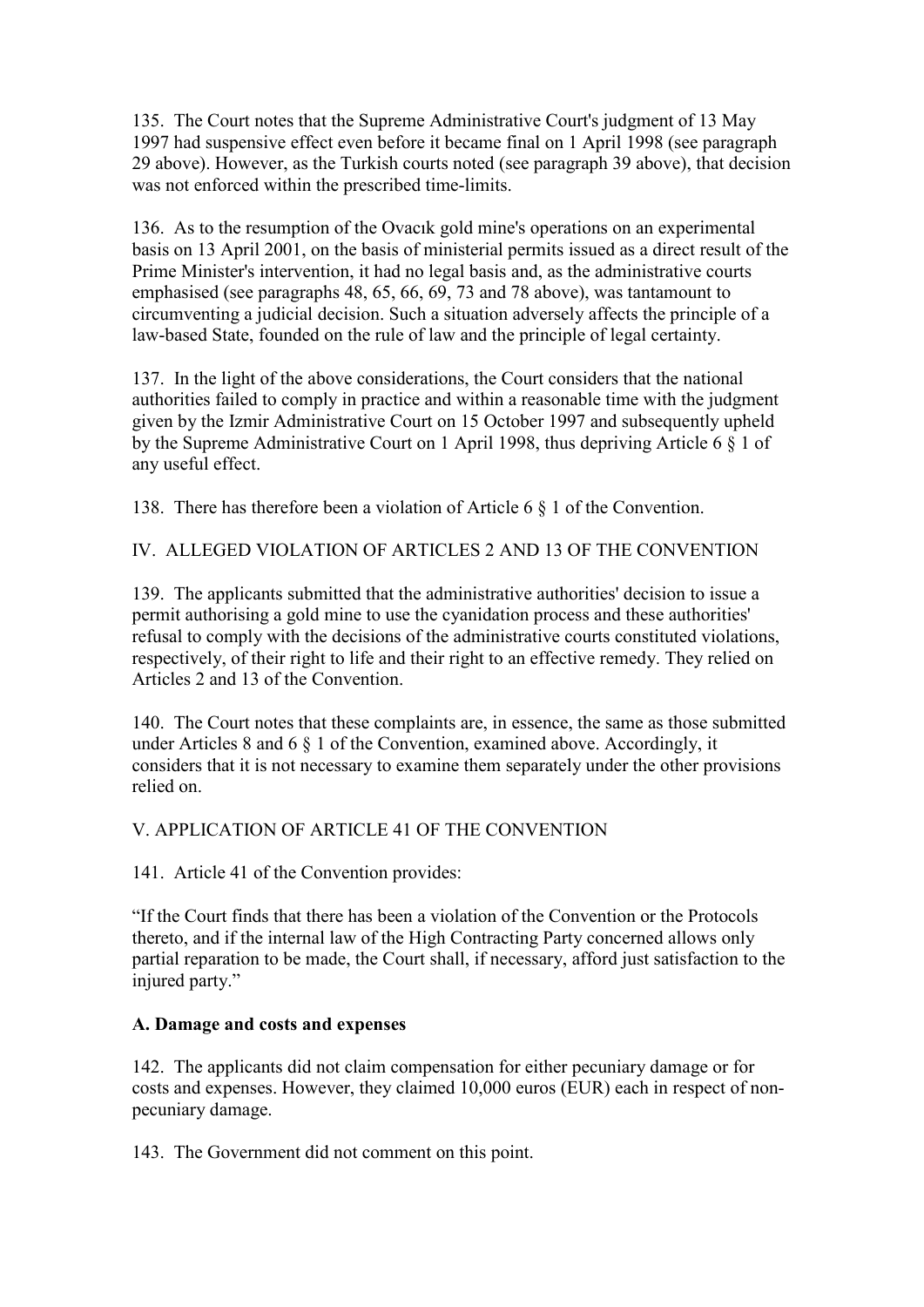144. The Court considers that the violation of the Convention has undoubtedly caused the applicants a considerable degree of damage. The judicial decision cancelling the award of a permit was not enforced, in violation of the fundamental principles of a State governed by the rule of law. The applicants were thus obliged to tolerate adverse living conditions and to bring several actions against decisions taken by the central authorities in order to ensure that the authorities would comply with that decision. Damage of this sort cannot be precisely calculated. Making its assessment on an equitable basis, the Court awards the applicants EUR 3,000 each.

# **B. Default interest**

145. The Court considers it appropriate that the default interest should be based on the marginal lending rate of the European Central Bank, to which should be added three percentage points.

FOR THESE REASONS, THE COURT UNANIMOUSLY

1. *Holds* that Mrs Ayşe Öçkan has standing to continue the present proceedings in Mr İzzet Öçkan's stead;

2. *Holds* that there has been a violation of Article 8 of the Convention;

3. *Holds* that there has been a violation of Article 6 § 1 of the Convention;

4. *Holds* that it is unnecessary to examine the complaints under Articles 2 and 13 of the Convention;

## 5. *Holds*

(a) that the respondent State is to pay each of the applicants, within three months from the date on which the judgment becomes final according to Article 44 § 2 of the Convention, EUR 3,000 (three thousand euros) for non-pecuniary damage plus any tax that may be payable on the above sum, to be converted into Turkish liras at the rate applicable at the date of settlement;

(b) that from the expiry of the above-mentioned three months until settlement simple interest shall be payable on the above amounts at a rate equal to the marginal lending rate of the European Central Bank during the default period plus three percentage points;

6. *Dismisses* the remainder of the claims for just satisfaction.

Done in French, and notified in writing on 10 November 2004, pursuant to Rule 77 §§ 2 and 3 of the Rules of Court.

Vincent BERGER Georg RESS

Registrar President